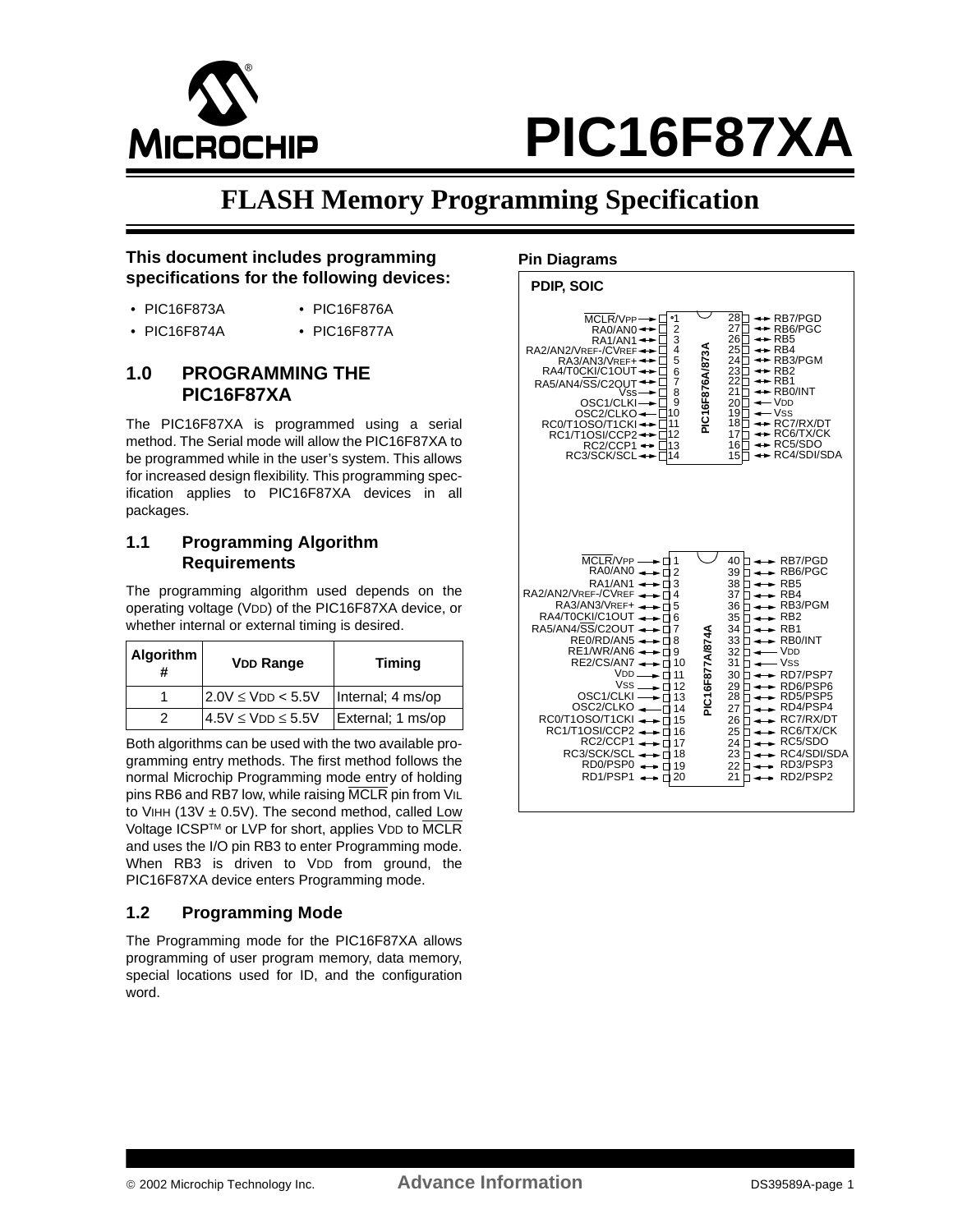## **TABLE 1-1: PIN DESCRIPTIONS (DURING PROGRAMMING): PIC16F87XA**

| <b>Pin Name</b>       | <b>During Programming</b>          |       |                                                                           |  |  |  |  |
|-----------------------|------------------------------------|-------|---------------------------------------------------------------------------|--|--|--|--|
|                       | <b>Function</b><br><b>Pin Type</b> |       | <b>Pin Description</b>                                                    |  |  |  |  |
| R <sub>B</sub> 3      | <b>PGM</b>                         |       | Low voltage ICSP programming input if LVP<br>configuration bit equals '1' |  |  |  |  |
| RB <sub>6</sub>       | <b>CLOCK</b>                       |       | Clock input                                                               |  |  |  |  |
| R <sub>B</sub> 7      | <b>DATA</b>                        | I/O   | Data input/output                                                         |  |  |  |  |
| <b>MCLR</b>           | <b>VTEST MODE</b>                  | $P^*$ | Program Mode Select                                                       |  |  |  |  |
| <b>V<sub>DD</sub></b> | <b>V<sub>DD</sub></b>              | P     | <b>Power Supply</b>                                                       |  |  |  |  |
| <b>VSS</b>            | <b>Vss</b>                         | P     | Ground                                                                    |  |  |  |  |

Legend: I = Input, O = Output, P = Power

\* To activate the Programming mode, high voltage needs to be applied to the MCLR input. Since MCLR is used for a level source, this means that MCLR does not draw any significant current.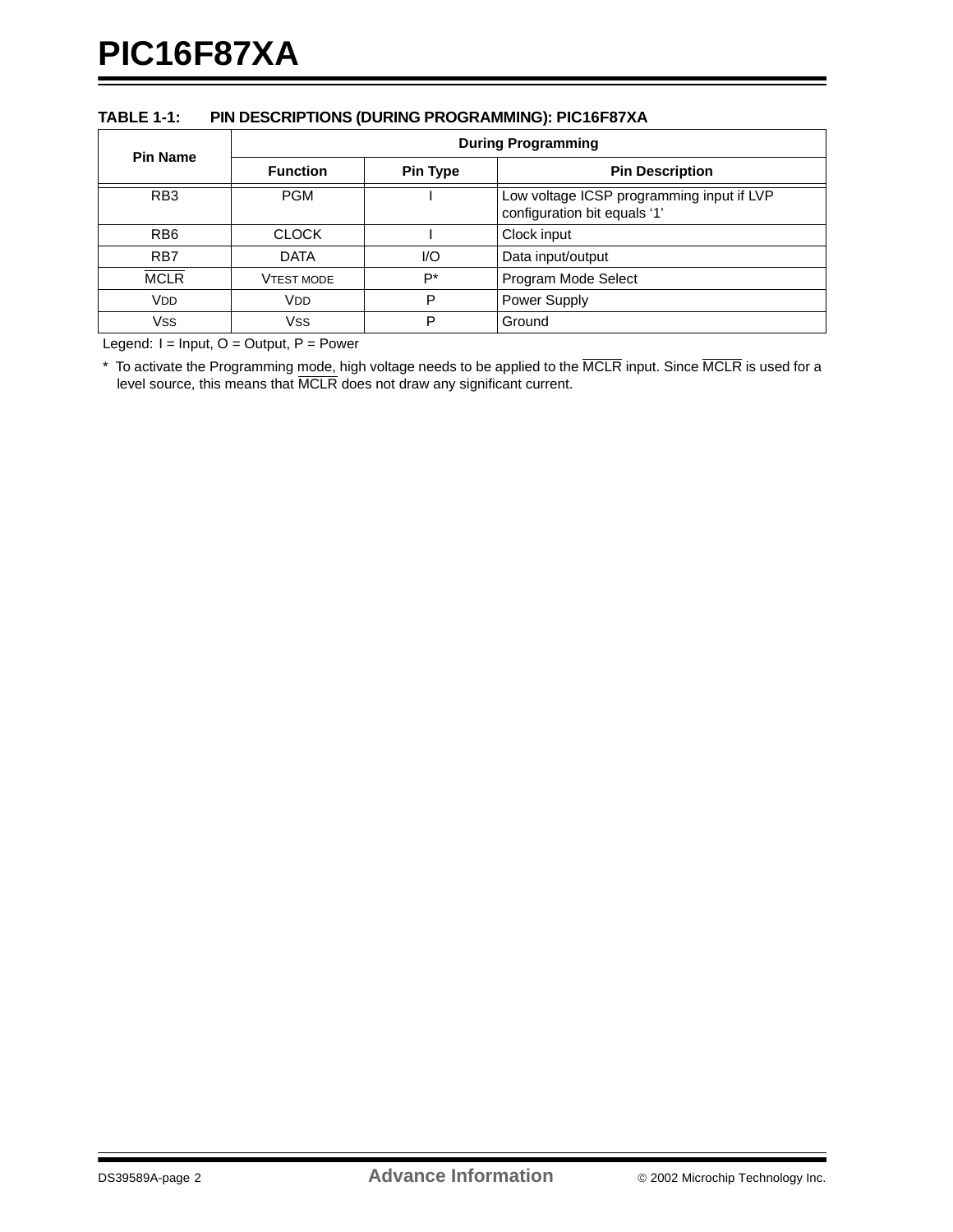# **2.0 PROGRAM MODE ENTRY**

# **2.1 User Program Memory Map**

The user memory space extends from 0x0000 to 0x1FFF (8K). In Programming mode, the program memory space extends from 0x0000 to 0x3FFF, with the first half (0x0000-0x1FFF) being user program memory and the second half (0x2000-0x3FFF) being configuration memory. The PC will increment from 0x0000 to 0x1FFF and wrap to 0x0000. From 0x2000, the PC will increment up to 0x3FFF and wrap around to 0x2000 (not to 0x0000). Once in configuration memory, the highest bit of the PC stays a '1', thus always pointing to the configuration memory. The only way to point to user program memory is to reset the part and re-enter Program/Verify mode, as described in [Section 2.4.](#page-4-0)

In the configuration memory space, 0x2000-0x200F are physically implemented. However, only locations 0x2000 through 0x2007 are available. Other locations are reserved. Locations beyond 0x200F will physically access user memory (see [Figure 2-1](#page-3-0)).

# <span id="page-2-0"></span>**2.2 Data EEPROM Memory**

The EEPROM data memory space is a separate block of high endurance memory that the user accesses, using a special sequence of instructions. The amount of data EEPROM memory depends on the device and is shown below in number of bytes.

| <b>Device</b>     | # of Bytes |
|-------------------|------------|
| PIC16F873A        | 128        |
| PIC16F874A        | 128        |
| <b>PIC16F876A</b> | 256        |
| <b>PIC16F877A</b> | 256        |

The contents of data EEPROM memory have the capability to be embedded into the HEX file.

The programmer should be able to read data EEPROM information from a HEX file and conversely (as an option), write data EEPROM contents to a HEX file, along with program memory information and configuration bit information.

The 256 data memory locations are logically mapped starting at address 0x2100. The format for data memory storage is one data byte per address location, LSB aligned.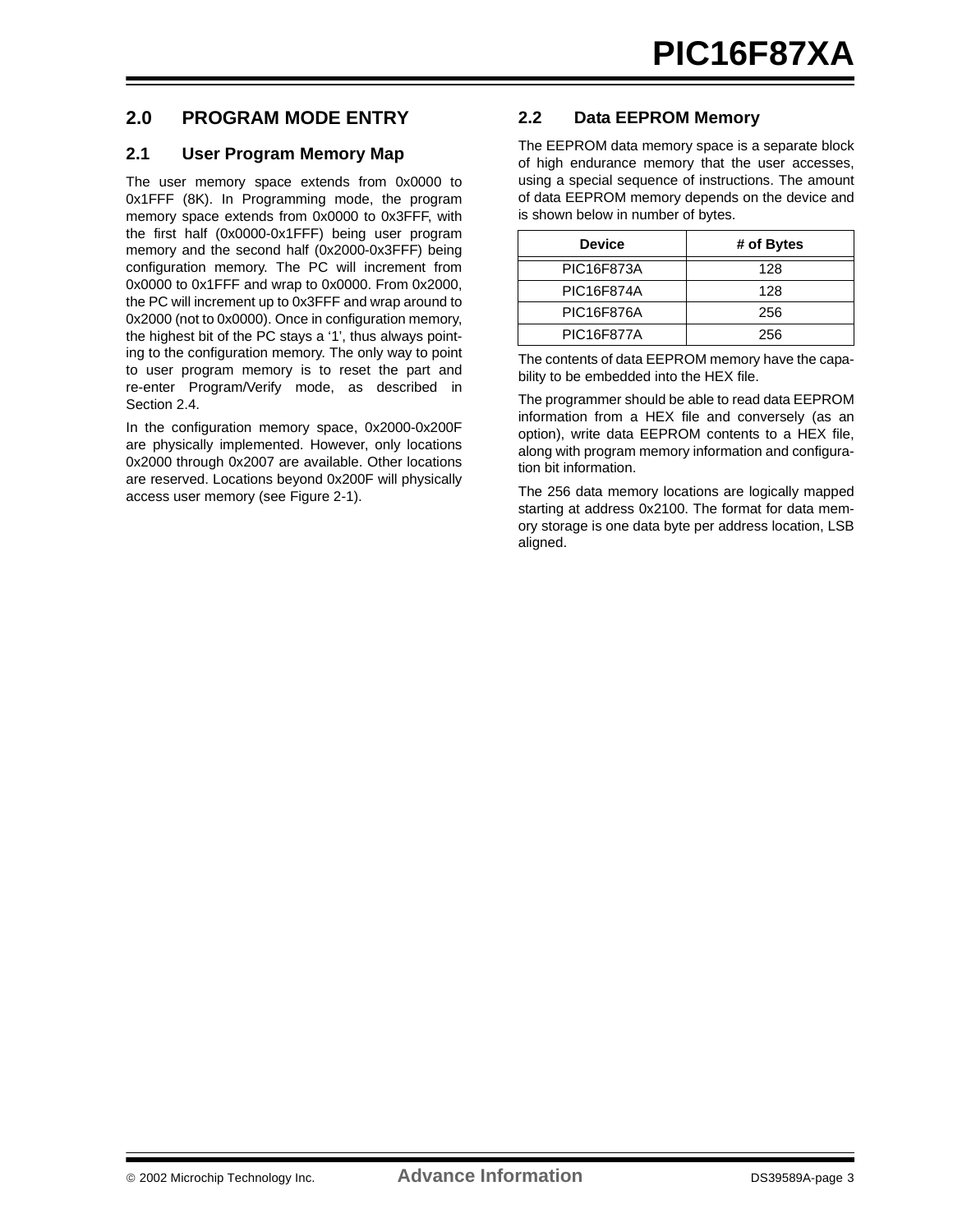# **2.3 ID Locations**

A user may store identification information (ID) in four ID locations. The ID locations are mapped in [0x2000 : 0x2003]. It is recommended that the user use only the four Least Significant bits of each ID location. In some devices, the ID locations read out in an unscrambled fashion after code protection is enabled.

For these devices, it is recommended that ID location is written as "11 1111 1000 bbbb", where 'bbbb' is ID information.

In other devices, the ID locations read out normally, even after code protection. To understand how the devices behave, refer to [Table 5-1](#page-14-0).



### <span id="page-3-0"></span>**FIGURE 2-1: PROGRAM MEMORY MAPPING**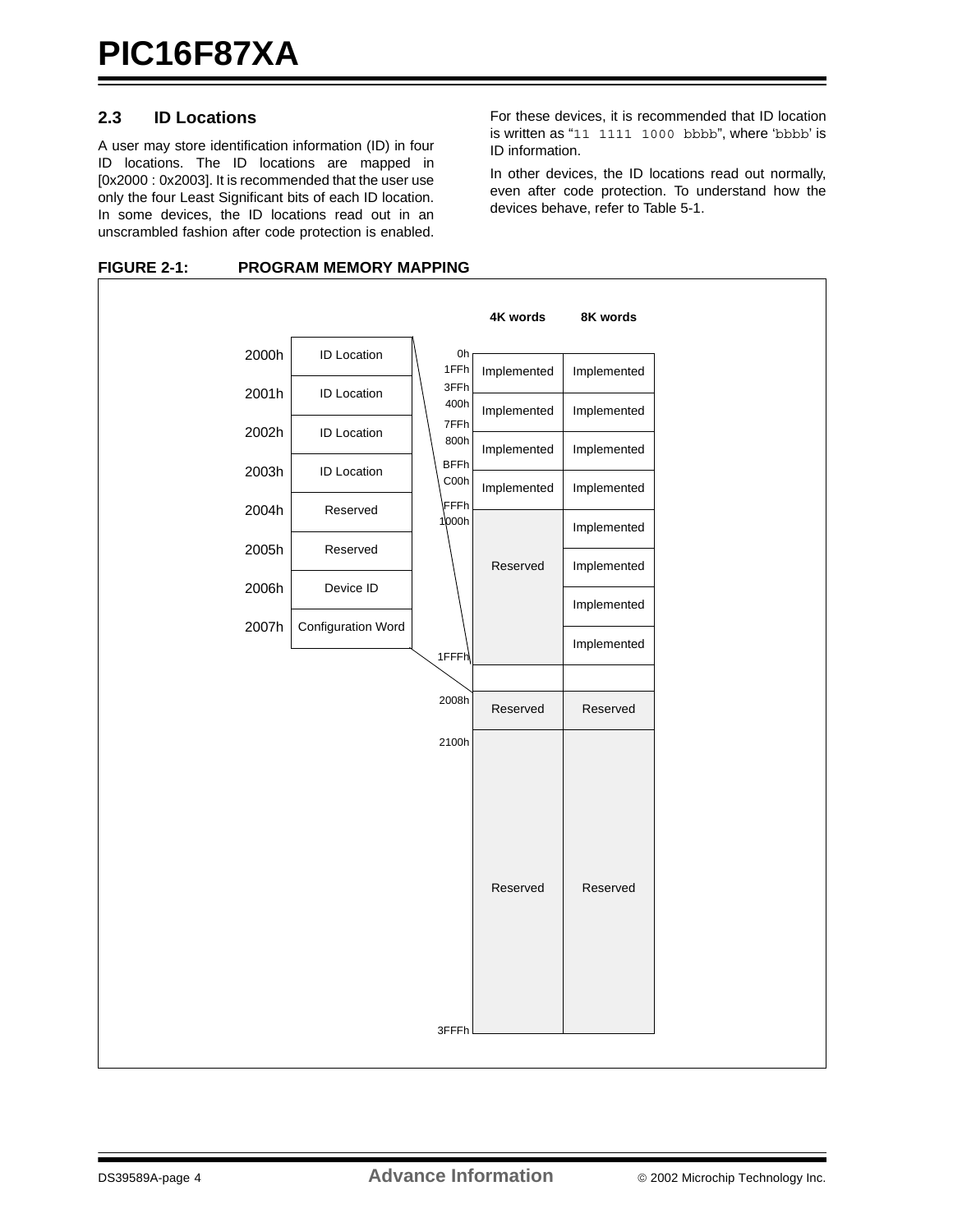# <span id="page-4-0"></span>**2.4 Program/Verify Mode**

The Program/Verify mode is entered by holding pins RB6 and RB7 low, while raising MCLR pin from VIL to VIHH (high voltage). In this mode, the state of the RB3 pin does not effect programming. Low Voltage ICSP Programming mode is entered by raising RB3 from VIL to VDD, and then applying VDD to MCLR. Once in this mode, the user program memory and the configuration memory can be accessed and programmed in serial fashion. The mode of operation is serial, and the memory accessed is the user program memory. RB6 and RB7 are Schmitt Trigger inputs in this mode.

**Note:** The OSC must not have 72 osc clocks while the device MCLR is between VIL and VIHH.

The sequence that enters the device into the Programming/Verify mode places all other logic into the RESET state (the MCLR pin was initially at VIL). This means all I/O are in the RESET state (high impedance inputs).

A device RESET will clear the PC and set the address to '0'. The 'Increment Address' command will increment the PC. The 'Load Configuration' command will set the PC to 0x2000. The available commands are shown in [Table 2-1](#page-6-0).

The normal sequence for programming eight program memory words at a time is as follows:

- 1. Load a word at the current program memory address using the 'Load Data' command.
- <span id="page-4-1"></span>2. Issue an 'Increment Address' command.
- <span id="page-4-2"></span>3. Load a word at the current program memory address using the 'Load Data' command.
- 4. Repeat [Step 2](#page-4-1) and [Step 3](#page-4-2) six times.
- 5. Issue a 'Begin Programming' command to begin programming.
- 6. Wait tprog (about 1 ms).
- 7. Issue an 'End Programming' command.
- 8. Increment to the next address.
- 9. Repeat this sequence as required to write program and configuration memory.

The alternative sequence for programming one program memory word at a time is as follows:

- 1. Set a word for the current memory location using the 'Load Data' command.
- 2. Issue a 'Begin Programming Only' command to begin programming.
- 3. Wait tprog.
- 4. Issue an 'End Programming' command.
- 5. Increment to the next address.
- 6. Repeat this alternative sequence as required to write program and configuration memory.

The address and program counter are reset to 0x0000 by resetting the device (taking MCLR below VIL) and re-entering Programming mode. Program and configuration memory may then be read or verified using the 'Read Data' and 'Increment Address' commands.

### 2.4.1 LOW VOLTAGE ICSP PROGRAMMING MODE

Low Voltage ICSP Programming mode allows a PIC16F87XA device to be programmed using VDD only. However, when this mode is enabled by a configuration bit (LVP), the PIC16F87XA device dedicates RB3 to control entry/exit into Programming mode.

When LVP bit is set to '1', the low voltage ICSP programming entry is enabled. Since the LVP configuration bit allows low voltage ICSP programming entry in its erased state, an erased device will have the LVP bit enabled at the factory. While LVP is '1', RB3 is dedicated to low voltage ICSP programming. Bring RB3 and then, MCLR to VDD to enter Programming mode. All other specifications for high voltage ICSP apply.

To disable Low Voltage ICSP mode, the LVP bit must be programmed to '0'. This must be done while entered with the High Voltage Entry mode (LVP bit = 1). RB3 is now a general purpose I/O pin.

# 2.4.2 SERIAL PROGRAM/VERIFY **OPERATION**

The RB6 pin is used as a clock input pin, and the RB7 pin is used to enter command bits, and to input or output data during serial operation. To input a command, the clock pin (RB6) is cycled six times. Each command bit is latched on the falling edge of the clock, with the Least Significant bit (LSb) of the command being input first. The data on RB7 is required to have a minimum setup (tset1) and hold (thold1) time (see AC/DC specifications), with respect to the falling edge of the clock. Commands with associated data (read and load) are specified to have a minimum delay (tdly1) of  $1 \mu s$ between the command and the data. After this delay, the clock pin is cycled 16 times, with the first cycle being a START bit (0) and the last cycle being a STOP bit (0). Data is transferred LSb first.

During a read operation, the LSb will be transmitted onto RB7 on the rising edge of the second cycle, and during a load operation, the LSb will be latched on the falling edge of the second cycle. A minimum 1 µs delay (tdly2) is specified between consecutive commands.

All commands and data words are transmitted LSb first. The data is transmitted on the rising edge, and latched on the falling edge of the clock. To allow decoding of commands and reversal of data pin configuration, a time separation of at least  $1 \mu s$  (tdly1) is required between a command and a data word, or another command.

The available commands are described in the following paragraphs and listed in Table 2-1.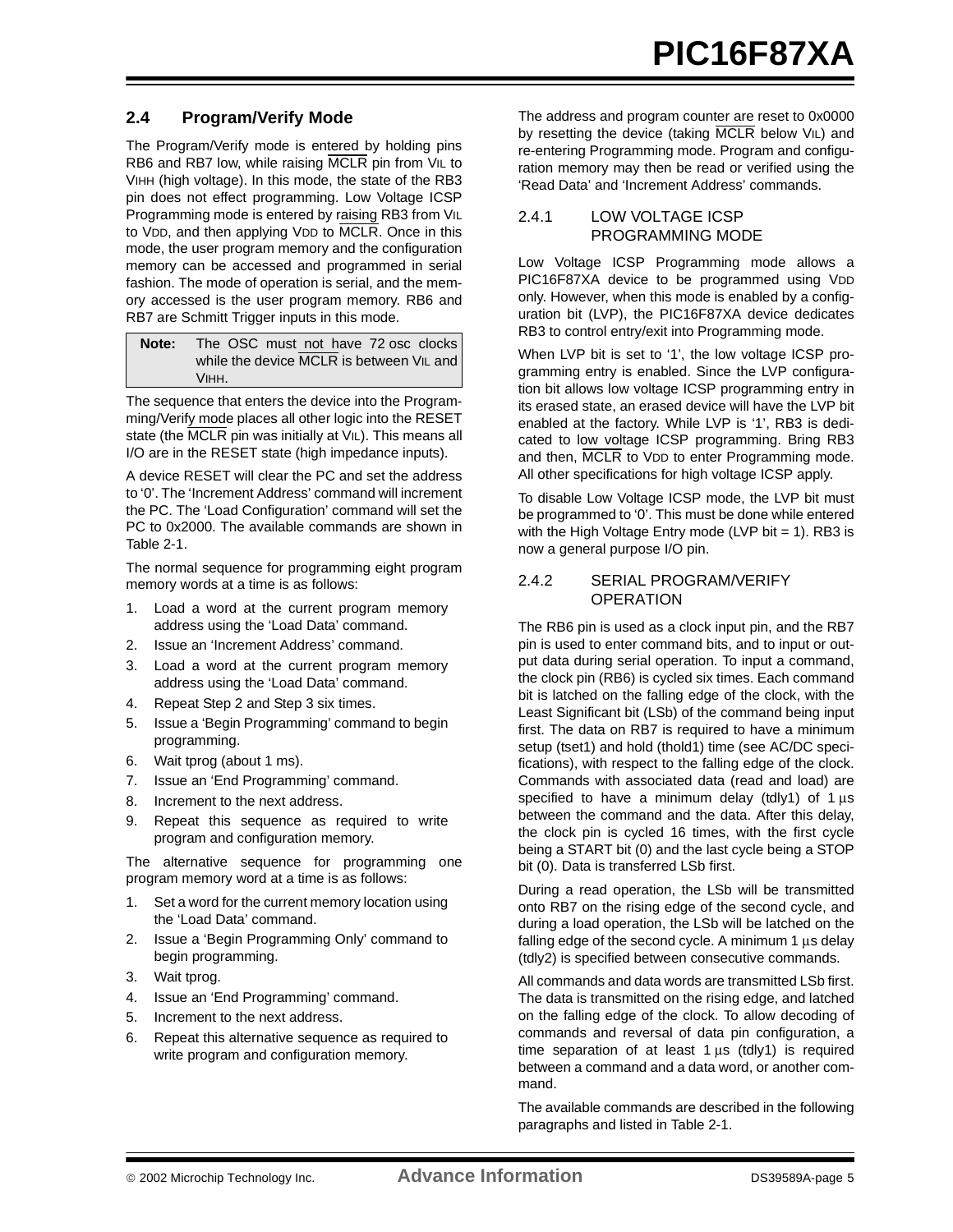# 2.4.2.1 Load Configuration

After receiving this command, the program counter (PC) will be set to 0x2000. By then applying 16 cycles to the clock pin, the chip will load 14-bits in a "data word," as described above, to be programmed into the configuration memory. A description of the memory mapping schemes of the program memory for normal operation and configuration mode operation is shown in [Figure 2-1](#page-3-0). After the configuration memory is entered, the only way to get back to the user program memory is to exit the Program/Verify Test mode by taking MCLR low (VIL).

### 2.4.2.2 Load Data for Program Memory

After receiving this command, the chip will load one word (with 14 bits as a "data word") to be programmed into user program memory when 16 cycles are applied. A timing diagram for this command is shown in [Figure 6-1.](#page-16-0)

### 2.4.2.3 Load Data for Data Memory

After receiving this command, the chip will load in a 14-bit "data word" when 16 cycles are applied. However, the data memory is only 8-bits wide, and thus, only the first 8-bits of data after the START bit will be programmed into the data memory. It is still necessary to cycle the clock the full 16 cycles in order to allow the internal circuitry to reset properly. The data memory contains up to 256 bytes. If the device is code protected, the data is read as all zeros. A timing diagram for this command is shown in [Figure 6-2](#page-16-2).

### 2.4.2.4 Read Data from Program Memory

After receiving this command, the chip will transmit data bits out of the program memory (user or configuration) currently accessed, starting with the second rising edge of the clock input. The RB7 pin will go into Output mode on the second rising clock edge, and it will revert back to Input mode (hi-impedance) after the 16th rising edge. A timing diagram of this command is shown in [Figure 6-3.](#page-16-1)

### 2.4.2.5 Read Data from Data Memory

After receiving this command, the chip will transmit data bits out of the data memory, starting with the second rising edge of the clock input. The RB7 pin will go into Output mode on the second rising edge, and it will revert back to Input mode (hi-impedance) after the 16th rising edge. As previously stated, the data memory is 8-bits wide, and therefore, only the first 8 bits that are output are actual data. A timing diagram for this command is shown in [Figure 6-4.](#page-17-1)

### 2.4.2.6 Increment Address

The PC is incremented when this command is received. A timing diagram of this command is shown in [Figure 6-5](#page-17-0).

# 2.4.2.7 Begin Erase/Program Cycle

**Eight locations must be loaded before every 'Begin Erase/Programming' command.** After this command is received and decoded, eight words of program memory will be erased and programmed with the values contained in the program data latches. The PC address will decode which eight words are programmed. The lower three bits of the PC are ignored, so if the PC points to address 003h, then all eight locations from 000h to 007h are written.

An internal timing mechanism executes an erase before write. The user must allow the combined time for erase and programming, as specified in the electrical specs, for programming to complete. No 'End Programming' command is required.

- 1. If the address is pointing to user memory, the user memory alone will be affected.
- 2. If the address is pointing to the physically implemented test memory (2000h - 201Fh), test memory will be written. The configuration word will not be written unless the address is specifically pointing to 2007h.

This command can be used to perform programming over the entire VDD range of the device.

| Note 1: The code protect bits cannot be erased<br>with this command.                   |
|----------------------------------------------------------------------------------------|
| 2: All Begin Erase/Programming operations<br>can take place over the entire VDD range. |

A timing diagram for this command is shown in [Figure 6-6.](#page-17-2)

### 2.4.2.8 Begin Programming Only

**Note:** Begin Programming Only operations must take place at the 4.5V to 5.5V VDD range.

This command is similar to the 'Erase/Programming Cycle' command, except that a word erase is not done, and the internal timer is not used. Programming of program and data memory will begin after this command is received and decoded. The user must allow the time for programming, as specified in the electrical specs, for programming to complete. An 'End Programming' command is required.

The internal timer is not used for this command, so the 'End Programming' command must be used to stop programming.

- 1. If the address is pointing to user memory, the user memory alone will be affected.
- 2. If the address is pointing to the physically implemented test memory (2000h - 201Fh), the test memory will be written. The configuration word will not be written unless the address is specifically pointing to 2007h.

A timing diagram for this command is shown in [Figure 6-7.](#page-18-0)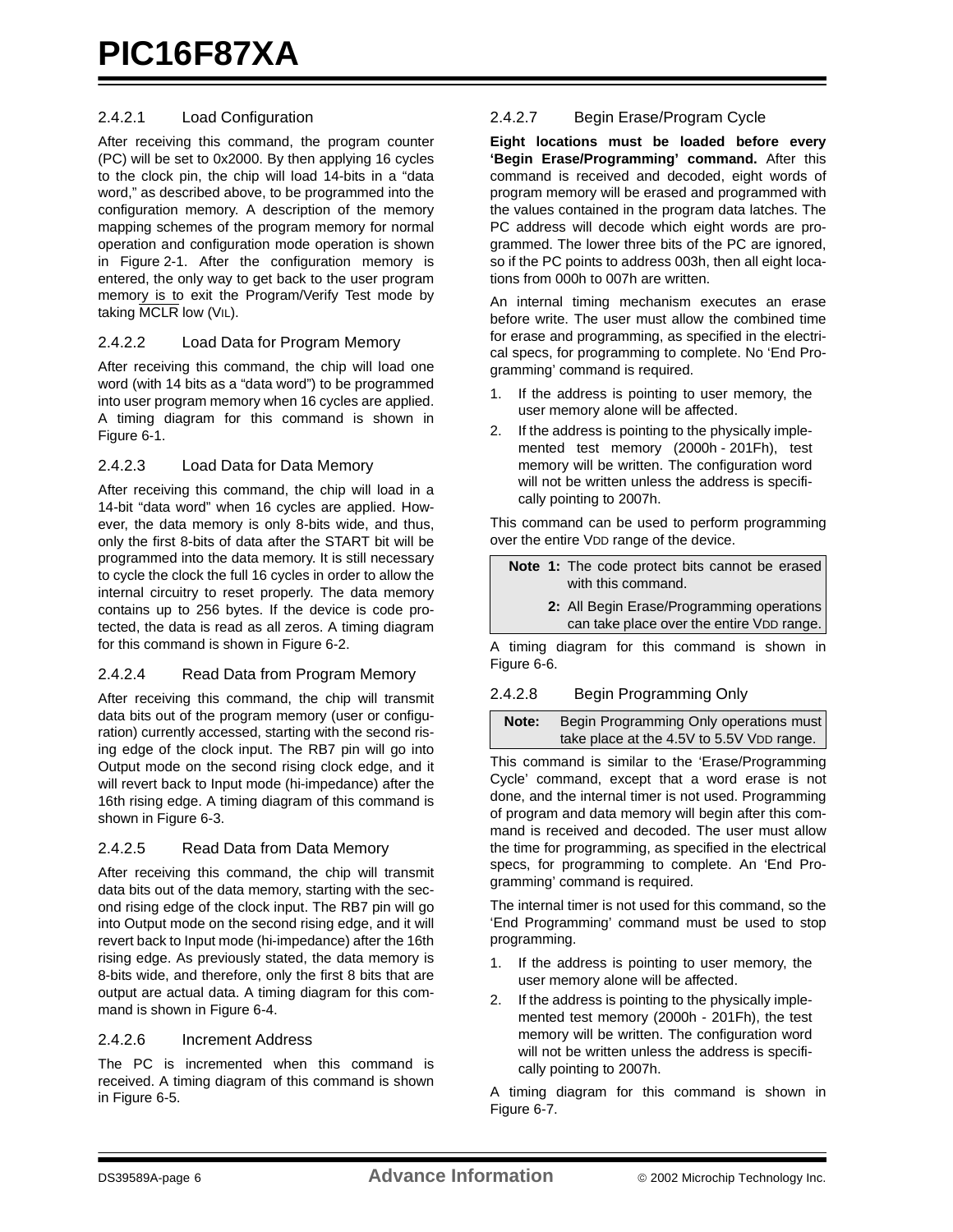# 2.4.2.9 End Programming

After receiving this command, the chip stops programming the memory (test program memory or user program memory) that it was programming at the time.

| <b>Note:</b> This command will also set the write data |  |  |  |  |  |  |  |  |
|--------------------------------------------------------|--|--|--|--|--|--|--|--|
| shift latches to all '1's to avoid issues with         |  |  |  |  |  |  |  |  |
| downloading only one word before the                   |  |  |  |  |  |  |  |  |
| write.                                                 |  |  |  |  |  |  |  |  |

## <span id="page-6-0"></span>**TABLE 2-1: COMMAND MAPPING FOR PIC16F87XA**

| Command                          | Mapping (MSB  LSB) |              |              | Data         | <b>Voltage Range</b> |                                   |               |
|----------------------------------|--------------------|--------------|--------------|--------------|----------------------|-----------------------------------|---------------|
| Load Configuration               | $\Omega$           | $\Omega$     | 0            | $\Omega$     | $\Omega$             | 0, data (14), 0                   | $2.2V - 5.5V$ |
| Load Data for Program Memory     | $\Omega$           | $\Omega$     | $\Omega$     | $\mathbf{1}$ | $\Omega$             | 0, data (14), 0                   | $2.2V - 5.5V$ |
| Read Data from Program Memory    | $\Omega$           | $\Omega$     | $\mathbf{1}$ | 0            | $\Omega$             | 0, data (14), 0                   | $2.2V - 5.5V$ |
| Increment Address                | $\Omega$           | $\Omega$     | 1            | 1            | $\Omega$             |                                   | $2.2V - 5.5V$ |
| Begin Erase/Programming Cycle    | $\Omega$           | $\mathbf{1}$ | $\Omega$     | $\Omega$     | $\Omega$             | 4 ms typical,<br>internally timed | $2.2V - 5.5V$ |
| Begin Programming Only Cycle     | $\mathbf{1}$       | $\mathbf{1}$ | $\Omega$     | $\Omega$     | $\Omega$             | 1 ms typical,<br>externally timed | $4.5V - 5.5V$ |
| <b>Bulk Erase Program Memory</b> | $\Omega$           | $\mathbf{1}$ | $\Omega$     | $\Omega$     | $\mathbf{1}$         | 4 ms typical,<br>internally timed | $4.5V - 5.5V$ |
| <b>Bulk Erase Data Memory</b>    | $\Omega$           | $\mathbf{1}$ | $\Omega$     | $\mathbf{1}$ | $\mathbf{1}$         | 4 ms typical,<br>internally timed | $4.5V - 5.5V$ |
| Chip Erase                       | $\mathbf{1}$       | $\mathbf{1}$ | $\mathbf{1}$ | $\mathbf{1}$ | $\mathbf{1}$         | 4 ms typical,<br>internally timed | $4.5V - 5.5V$ |
| Load Data for Data Memory        | $\Omega$           | $\Omega$     | $\Omega$     | $\mathbf{1}$ | $\mathbf{1}$         | 0, data (14), 0                   | $2.2V - 5.5V$ |
| Read Data from Data Memory       | $\Omega$           | $\Omega$     | $\mathbf{1}$ | $\Omega$     | 1                    | 0, data (14), 0                   | $2.2V - 5.5V$ |
| End Programming                  | 1                  | $\Omega$     | 1            | $\mathbf{1}$ | $\mathbf 1$          |                                   |               |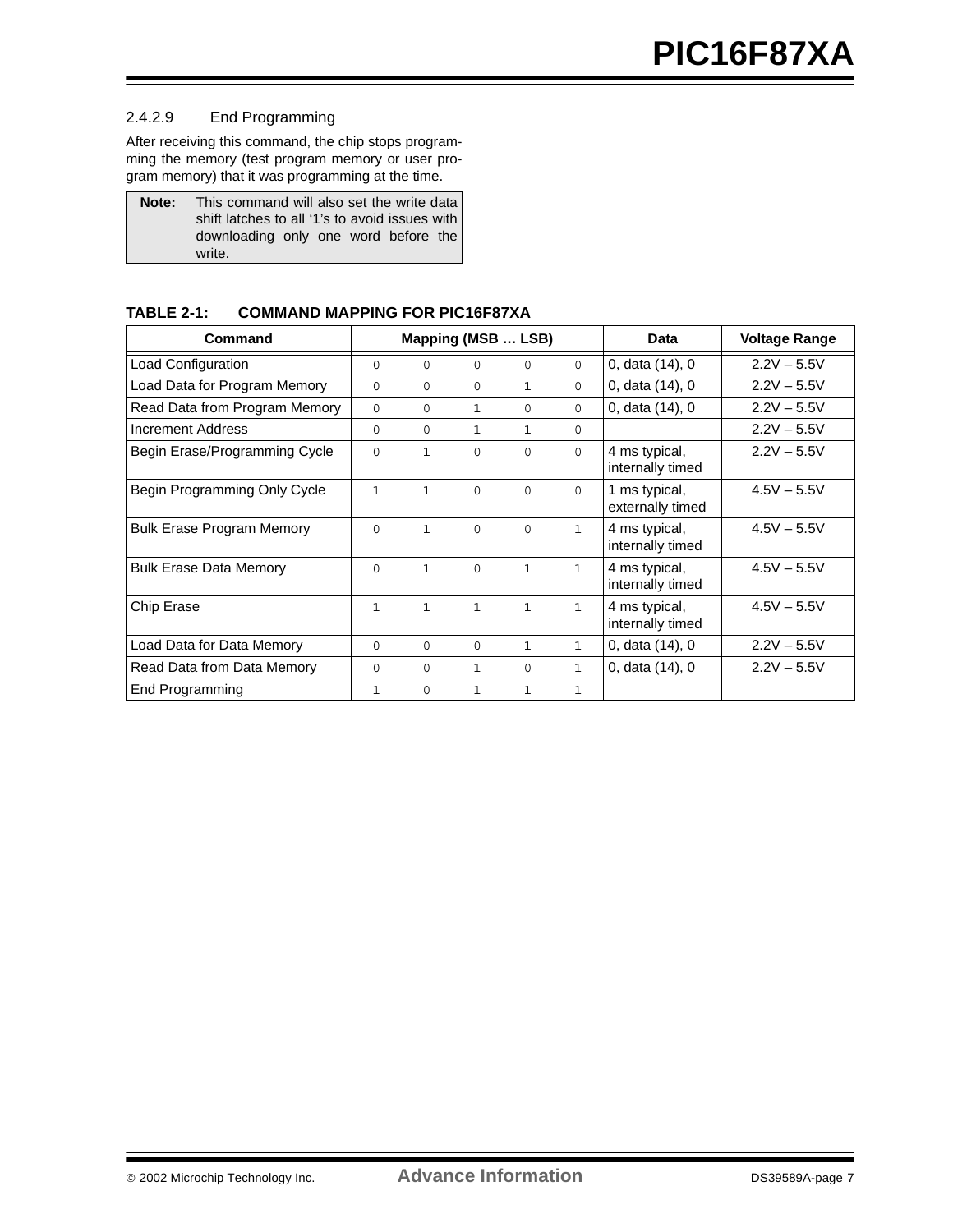# **2.5 Erasing Program and Data Memory**

Depending on the state of the code protection bits, program and data memory will be erased using different methods. The first two commands are used when both program and data memories are not code protected. The third command is used when either memory is code protected, or if you want to also erase the fuse locations, including the code protect bits. A device programmer should determine the state of the code protection bits and then apply the proper command to erase the desired memory.

### 2.5.1 ERASING NON-CODE PROTECTED PROGRAM AND DATA MEMORY

When both program and data memories are not code protected, they must be individually erased using the following commands. The only way that both memories are erased using a single command is if code protection is enabled for one of the memories. These commands do not erase the configuration word or ID locations.

#### 2.5.1.1 Bulk Erase Program Memory

When this command is performed, and is followed by a 'Begin Erase/Programming' command, the entire program memory will be erased.

If the address is pointing to user memory, only the user memory will be erased.

If the address is pointing to the test program memory (2000h - 201Fh), then both the user memory and the test memory will be erased. The configuration word will not be erased, even if the address is pointing to location 2007h.

Previously, a load data with 0FFh command was recommended before any Bulk Erase. On these devices, this will not be required.

The Bulk Erase command is disabled when the CP bit is programmed to '0' enabling code protect.

A timing diagram for this command is shown in [Figure 6-8.](#page-18-1)

### 2.5.1.2 Bulk Erase Data Memory

When this command is performed, and is followed by a 'Begin Erase/Programming' command, the entire data memory will be erased.

The Bulk Erase Data command is disabled when the CPD bit is programmed to '0' enabling protected data memory. A timing diagram for this command is shown in [Figure 6-9](#page-18-2).

**Note:** All Bulk Erase operations must take place at the 4.5V to 5.5V VDD range.

# 2.5.1.3 Chip Erase

This command, when performed, will erase the program memory, EE data memory, and all of the fuse locations, including the code protection bits. All on-chip FLASH and EEPROM memory is erased, regardless of the address contained in the PC.

When a Chip Erase command is issued and the PC points to (0000h - 1FFFh), the configuration word and the user program memory will be erased, but not the test row (see [Section 2.5.2.1](#page-7-1)). Chip Erase can also be used to erase code protected memory, as described in [Section 2.5.2](#page-7-0).

This command will also erase the code protect and code protect data fuses if they are programmed. This is the only command that allows a user to erase the code protect fuses.

The Chip Erase is internally self-timed to ensure that all program and data memory is erased before the code protect bits are erased. A timing diagram for this command is shown in [Figure 6-10.](#page-19-0)

| Note: | The Chip Erase operation must take place |
|-------|------------------------------------------|
|       | at the 4.5V to 5.5V VDD range.           |

### <span id="page-7-0"></span>2.5.2 ERASING CODE PROTECTED MEMORY

For the PIC16F87XA devices, once code protection is enabled, all protected program and data memory locations read all '0's and further programming is disabled. The ID locations and configuration word read out unscrambled and can be reprogrammed normally. The only command to erase a code protected PIC16F87XA device is the Chip Erase. This erases program memory, data memory, configuration bits and ID locations. **Since all data within the program and data memory will be erased when this command is executed, the security of the data or code is not compromised.**

### <span id="page-7-1"></span>2.5.2.1 Chip Erase

This command, when performed, will erase the program memory, EE data memory, and all of the fuse locations, including the code protection bits, code protect fuses, and code protect data fuses. All on-chip FLASH and EEPROM memory is erased, regardless of the address contained in the PC.

If the PC points to user memory, the test row (2000h - 201Fh) is not erased with a Chip Erase command, except for the configuration word (at 2007h). If the test row is to be completely erased, the address in the PC must point to the test memory.

When the PC points to (2000h - 201Fh), the configuration word, test program memory, and the user program memory will all be erased with a Chip Erase command. This allows the user to erase all program and configuration content, including the code protect bits, without compromising the user ID bits (2000h - 2004h), or any pass codes stored in the test row.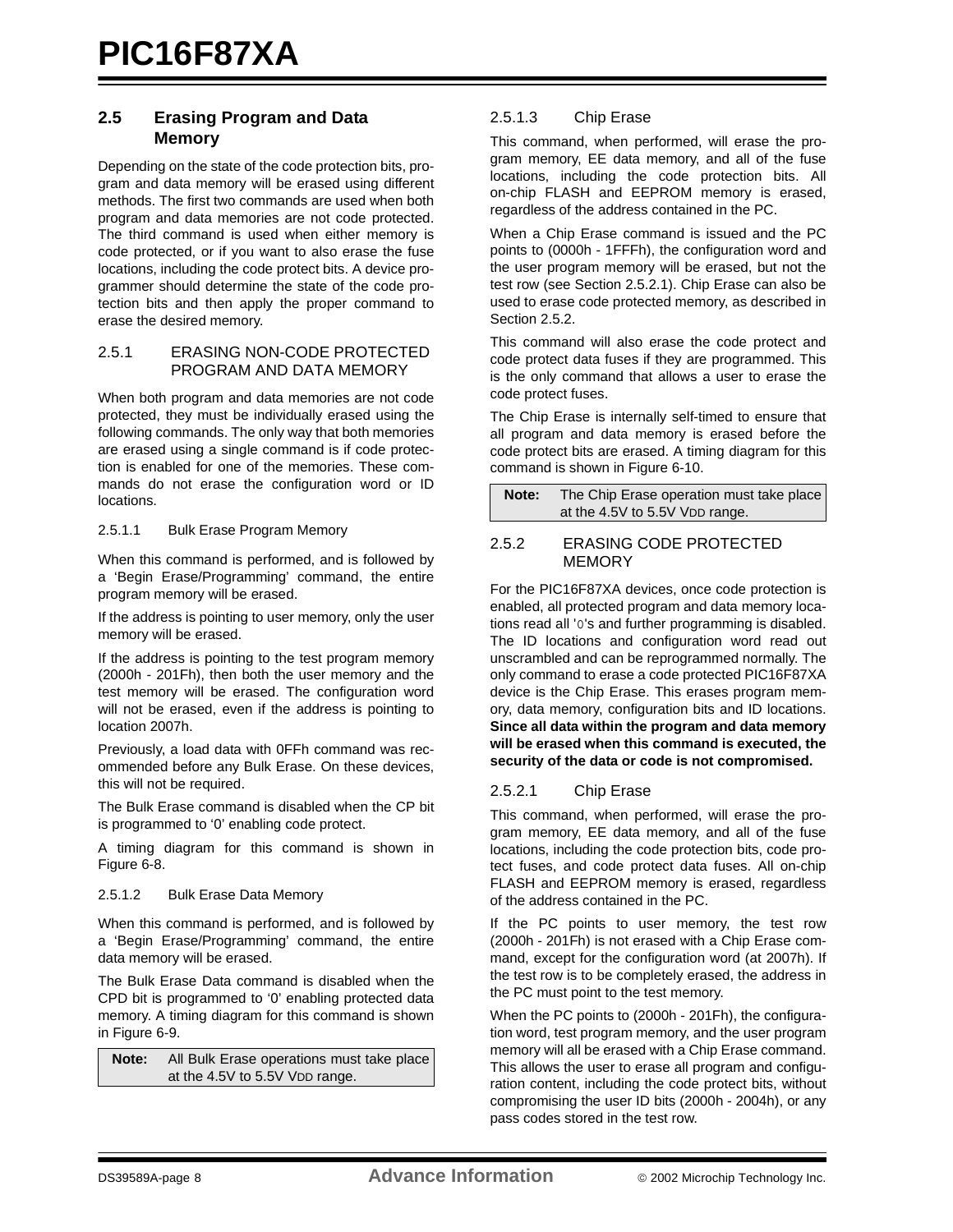The Chip Erase is internally self-timed to ensure that all program and data memory is erased before the code protect bits are erased.

A timing diagram for this command is shown in [Figure 6-10.](#page-19-0)

**Note:** The Chip Erase operation must take place at the 4.5V to 5.5V VDD range.

# FIGURE 2-2: ALGORITHM 1 FLOW CHART – PROGRAM MEMORY (2.0V ≤ VDD < 5.5V)

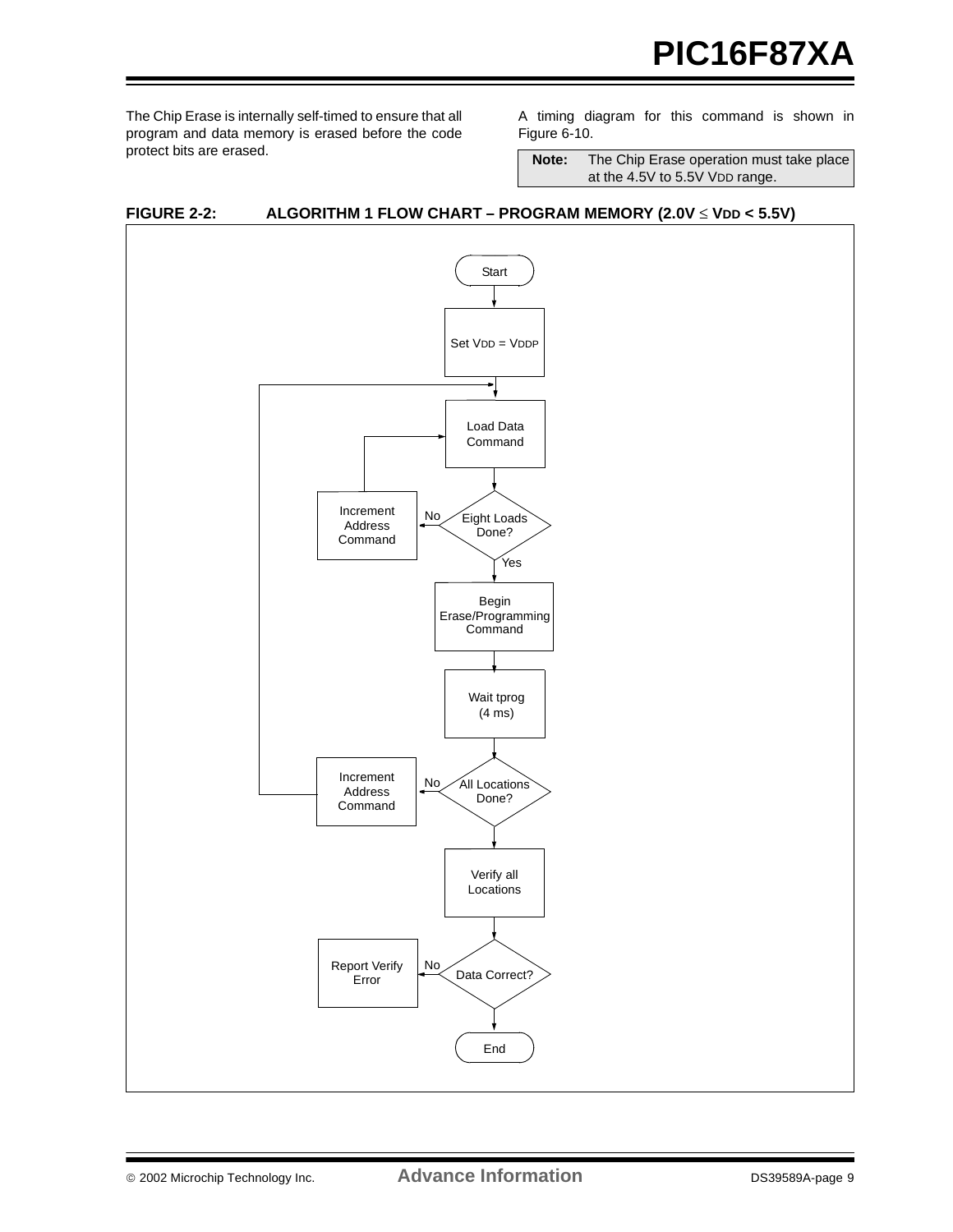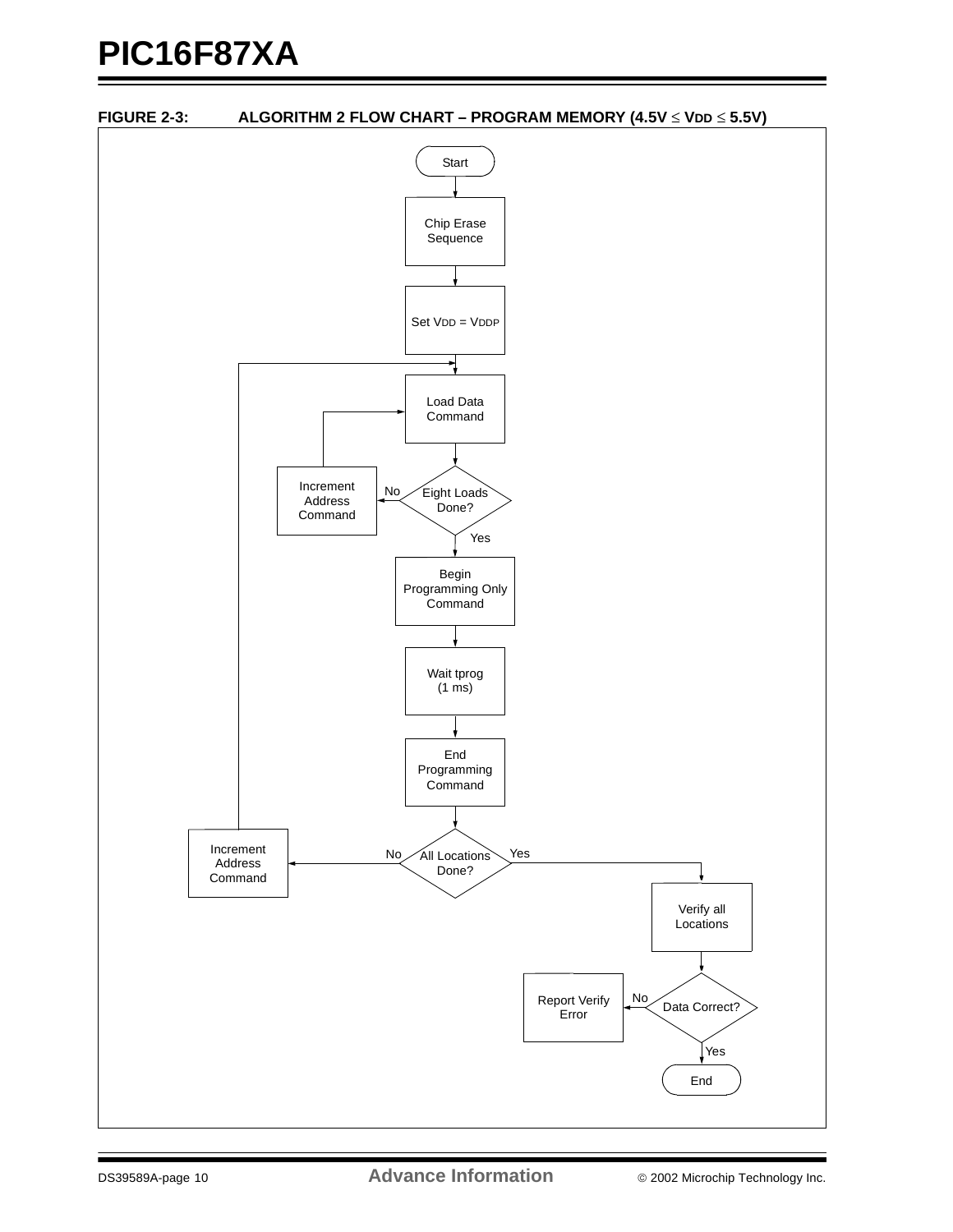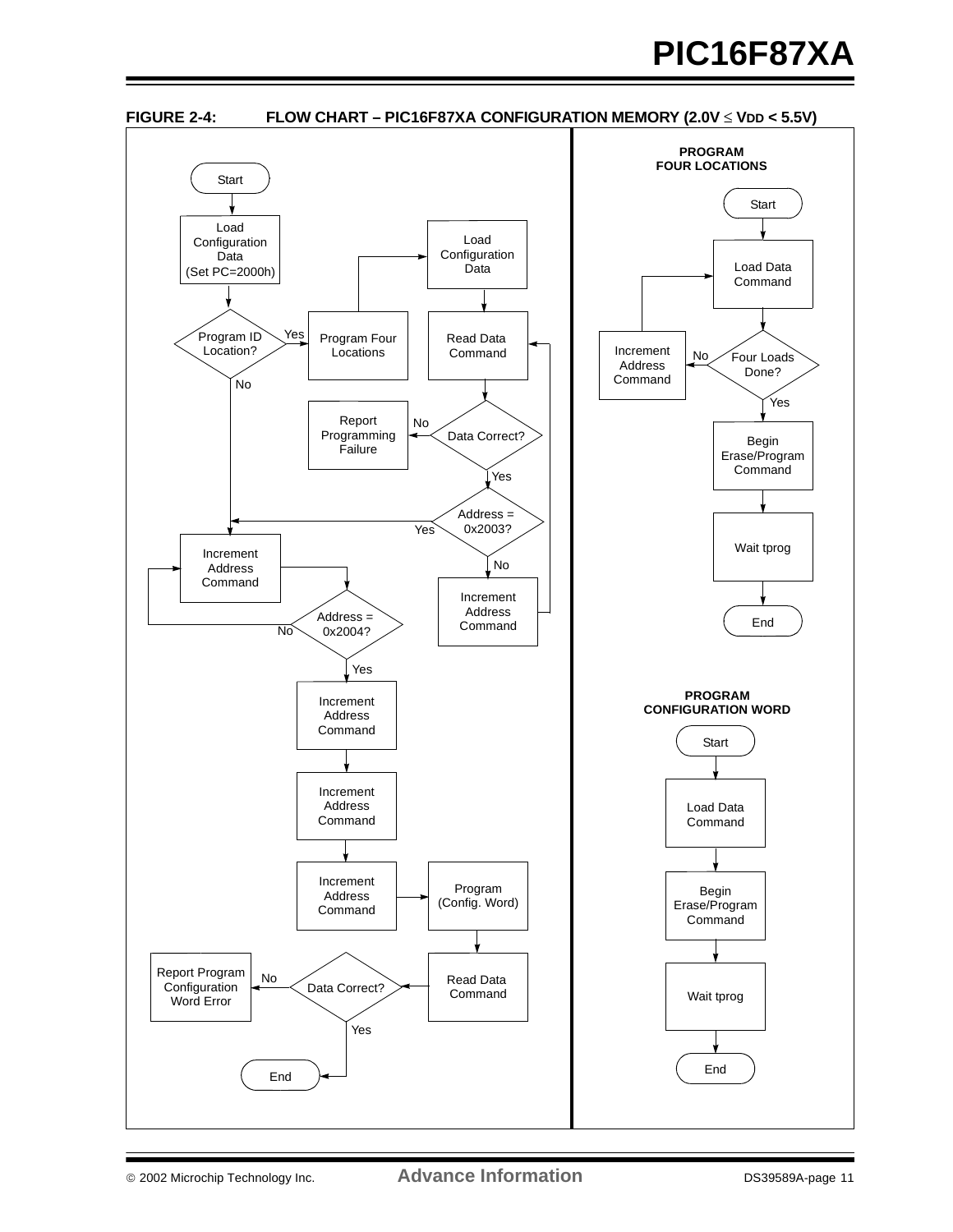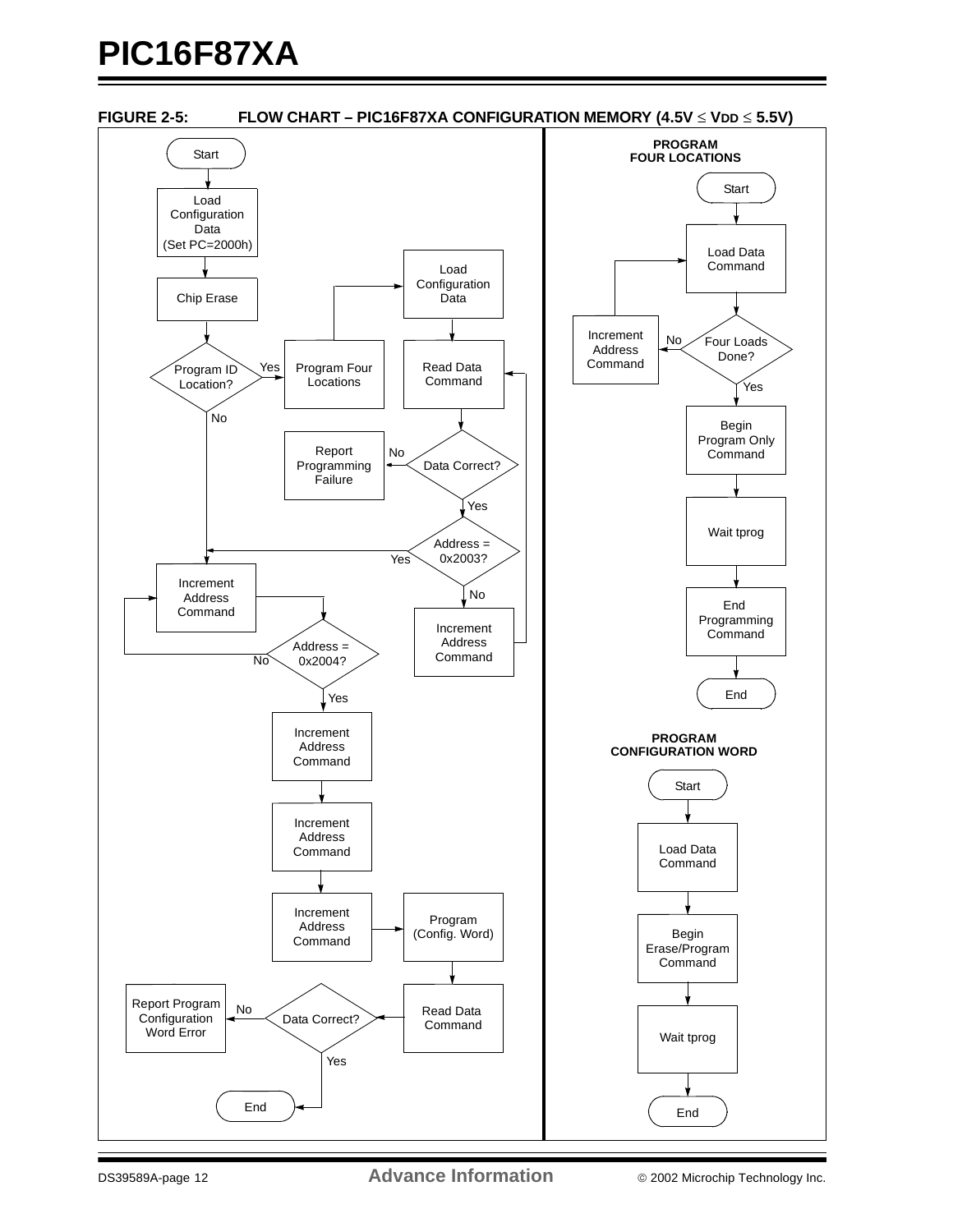# **3.0 CONFIGURATION WORD**

The PIC16F87XA has several configuration bits. These bits can be set (reads '0'), or left unchanged (reads '1'), to select various device configurations.

### **3.1 Device ID Word**

The device ID word for the PIC16F87XA is located at 2006h.

### **REGISTER 3-1: CONFIGURATION WORD REGISTER**

#### **TABLE 3-1: DEVICE ID VALUE**

| <b>Device</b>     | <b>Device ID Value</b> |      |  |  |  |  |  |
|-------------------|------------------------|------|--|--|--|--|--|
|                   | Dev                    | Rev  |  |  |  |  |  |
| PIC16F873A        | 00 1110 0010           | XXXX |  |  |  |  |  |
| PIC16F874A        | 00 1110 0110           | XXXX |  |  |  |  |  |
| <b>PIC16F876A</b> | 00 1110 0000           | XXXX |  |  |  |  |  |
| <b>PIC16F877A</b> | 00 1110 0010           | xxxx |  |  |  |  |  |

| $R/P-1$            | $U-1$                                                                                                                                                                                                                                                                                                                                                                                                                                                                                                                                                                                                                                  | $R/P-1$                                                                                                                                                                                                                                                                            | $R/P-1$ | $R/P-1$             | $R/P-1$             | $R/P-1$    | $R/P-1$                                                                                                                                  | U-1 | $U-1$             | $R/P-1$                                                                                            | $R/P-1$      | $R/P-1$                        | $R/P-1$ |
|--------------------|----------------------------------------------------------------------------------------------------------------------------------------------------------------------------------------------------------------------------------------------------------------------------------------------------------------------------------------------------------------------------------------------------------------------------------------------------------------------------------------------------------------------------------------------------------------------------------------------------------------------------------------|------------------------------------------------------------------------------------------------------------------------------------------------------------------------------------------------------------------------------------------------------------------------------------|---------|---------------------|---------------------|------------|------------------------------------------------------------------------------------------------------------------------------------------|-----|-------------------|----------------------------------------------------------------------------------------------------|--------------|--------------------------------|---------|
| СP                 | $\overline{\phantom{0}}$                                                                                                                                                                                                                                                                                                                                                                                                                                                                                                                                                                                                               | <b>BKBUG</b>                                                                                                                                                                                                                                                                       | WRT1    | <b>WRT0</b>         | CPD                 | <b>LVP</b> | <b>BOREN</b>                                                                                                                             |     | $\qquad \qquad -$ | <b>PWRTEN</b>                                                                                      | <b>WDTEN</b> | F <sub>0</sub> SC <sub>1</sub> | F0SC0   |
| <b>bit 13</b>      |                                                                                                                                                                                                                                                                                                                                                                                                                                                                                                                                                                                                                                        |                                                                                                                                                                                                                                                                                    |         |                     |                     |            |                                                                                                                                          |     |                   |                                                                                                    |              |                                | bit 0   |
| bit 13             |                                                                                                                                                                                                                                                                                                                                                                                                                                                                                                                                                                                                                                        | CP: FLASH Program Memory Code Protection bit<br>(PIC16F877A/876A):<br>$1 = Code$ protection off<br>$0 = 0000h$ to 1FFFh code protected<br><u>(PIC16F874A/873A):</u><br>$1 = Code$ protection off<br>$0 = 0000$ h to OFFFh code protected<br>1000h to 1FFFh wraps to 0000h to 0FFFh |         |                     |                     |            |                                                                                                                                          |     |                   |                                                                                                    |              |                                |         |
| <b>bit 12</b>      |                                                                                                                                                                                                                                                                                                                                                                                                                                                                                                                                                                                                                                        | Unimplemented: Read as '1'                                                                                                                                                                                                                                                         |         |                     |                     |            |                                                                                                                                          |     |                   |                                                                                                    |              |                                |         |
| bit 11             |                                                                                                                                                                                                                                                                                                                                                                                                                                                                                                                                                                                                                                        | $1 =$ Background debugger functions not enabled<br>0 = Background debugger functional                                                                                                                                                                                              |         |                     |                     |            |                                                                                                                                          |     |                   | <b>BKBUG:</b> Background Debugger Mode bit (This bit documented as <b>Reserved</b> in data sheet.) |              |                                |         |
| bit 10-9           | <b>WRT&lt;1:0&gt;:</b> FLASH Program Memory Write Enable bits<br><u>(PIC16F877A/876A):</u><br>$11 =$ Write protection off<br>10 = 0000h to 00FFh write protected, 0100h to 1FFFh may be modified by EECON control<br>01 = 0000h to 07FFh write protected, 0800h to 1FFFh may be modified by EECON control<br>00 = 0000h to 0FFFh write protected, 1000h to 1FFFh may be modified by EECON control<br>(PIC16F874A/873A):<br>$11 =$ Write protection off<br>10 = 0000h to 00FFh write protected, 0100h to 0FFFh may be modified by EECON control<br>01 = 0000h to 03FFh write protected, 0400h to 0FFFh may be modified by EECON control |                                                                                                                                                                                                                                                                                    |         |                     |                     |            |                                                                                                                                          |     |                   |                                                                                                    |              |                                |         |
| bit 8              |                                                                                                                                                                                                                                                                                                                                                                                                                                                                                                                                                                                                                                        | <b>CPD:</b> Data EE Memory Code Protection bit<br>$1 = Code$ protection off<br>$0 = Data EE$ memory code protected                                                                                                                                                                 |         |                     |                     |            | 00 = 0000h to 07FFh write protected, 0800h to 1FFFh may be modified by EECON control                                                     |     |                   |                                                                                                    |              |                                |         |
| bit 7              |                                                                                                                                                                                                                                                                                                                                                                                                                                                                                                                                                                                                                                        | <b>LVP:</b> Low Voltage Programming Enable bit                                                                                                                                                                                                                                     |         |                     |                     |            | $1 = RB3/PGM$ pin has PGM function, low voltage programming enabled<br>$0 = RB3$ is digital I/O, HV on MCLR must be used for programming |     |                   |                                                                                                    |              |                                |         |
| bit 6              |                                                                                                                                                                                                                                                                                                                                                                                                                                                                                                                                                                                                                                        | <b>BOREN:</b> Brown-out Reset Enable bit<br>$1 = BOR$ enabled<br>$0 = BOR$ disabled                                                                                                                                                                                                |         |                     |                     |            |                                                                                                                                          |     |                   |                                                                                                    |              |                                |         |
| bit 5-4            |                                                                                                                                                                                                                                                                                                                                                                                                                                                                                                                                                                                                                                        | Unimplemented: Read as '1'                                                                                                                                                                                                                                                         |         |                     |                     |            |                                                                                                                                          |     |                   |                                                                                                    |              |                                |         |
| bit 3              | <b>PWRTEN: Power-up Timer Enable bit</b><br>$1 =$ PWRT disabled<br>$0 = PWRT$ enabled                                                                                                                                                                                                                                                                                                                                                                                                                                                                                                                                                  |                                                                                                                                                                                                                                                                                    |         |                     |                     |            |                                                                                                                                          |     |                   |                                                                                                    |              |                                |         |
| bit 2              |                                                                                                                                                                                                                                                                                                                                                                                                                                                                                                                                                                                                                                        | <b>WDTEN:</b> Watchdog Timer Enable bit<br>$1 = WDT$ enabled<br>$0 = WDT$ disabled                                                                                                                                                                                                 |         |                     |                     |            |                                                                                                                                          |     |                   |                                                                                                    |              |                                |         |
| bit 1-0            |                                                                                                                                                                                                                                                                                                                                                                                                                                                                                                                                                                                                                                        | <b>FOSC&lt;1:0&gt;:</b> Oscillator Selection bits<br>$11 = RC$ oscillator<br>$10 = HS$ oscillator<br>$01 = XT$ oscillator<br>$00 = LP$ oscillator                                                                                                                                  |         |                     |                     |            |                                                                                                                                          |     |                   |                                                                                                    |              |                                |         |
| Legend:            |                                                                                                                                                                                                                                                                                                                                                                                                                                                                                                                                                                                                                                        |                                                                                                                                                                                                                                                                                    |         |                     |                     |            |                                                                                                                                          |     |                   |                                                                                                    |              |                                |         |
| $R = Readable bit$ |                                                                                                                                                                                                                                                                                                                                                                                                                                                                                                                                                                                                                                        |                                                                                                                                                                                                                                                                                    |         |                     | $W = Writeable bit$ |            |                                                                                                                                          |     |                   | $U =$ Unimplemented bit, read as '1'                                                               |              |                                |         |
| -n = Default value |                                                                                                                                                                                                                                                                                                                                                                                                                                                                                                                                                                                                                                        |                                                                                                                                                                                                                                                                                    |         | $1 = Bit$ is erased |                     |            | $0 = Bit$ is programmed                                                                                                                  |     |                   | $x = \text{Bit}$ is unknown                                                                        |              |                                |         |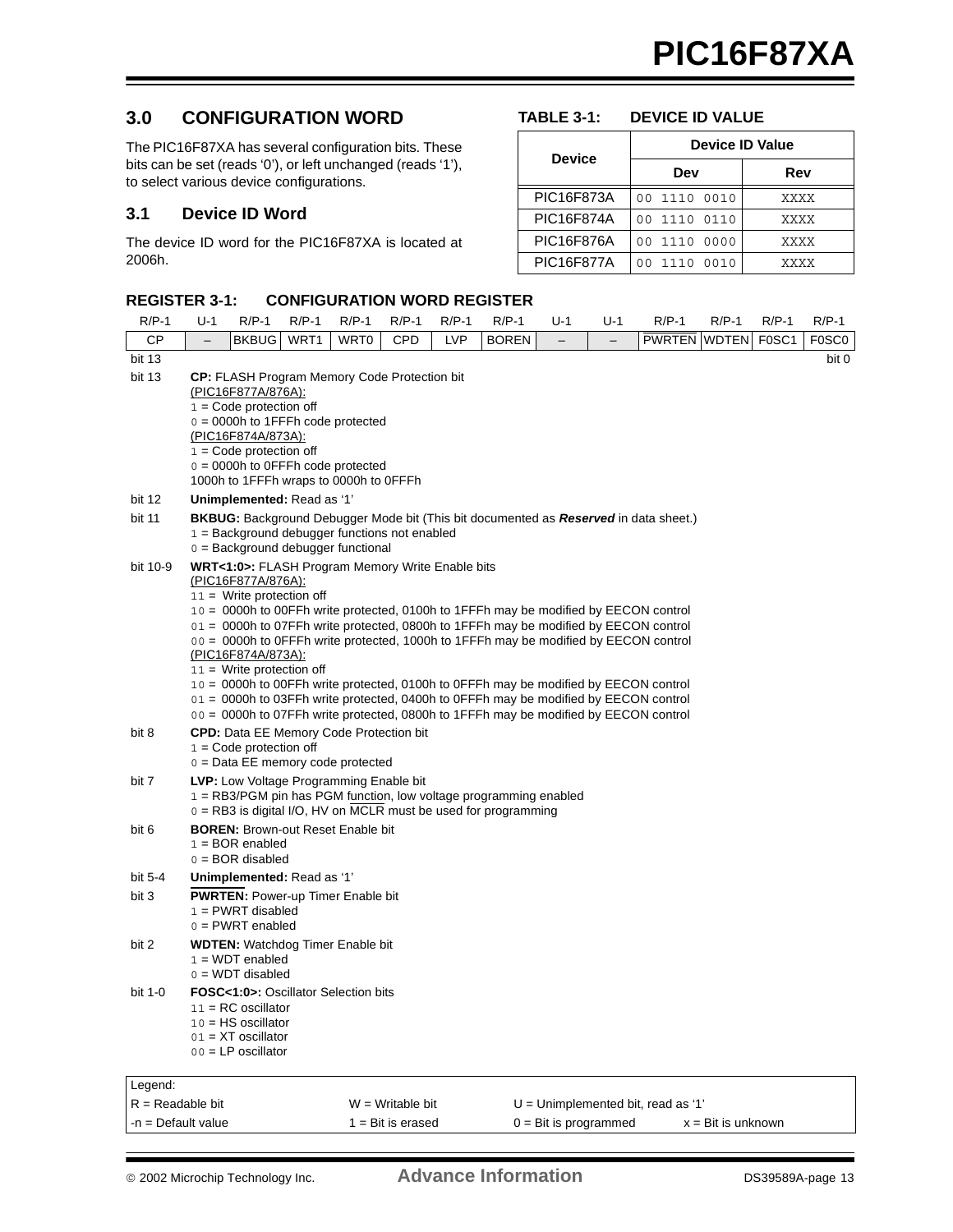# **4.0 EMBEDDING CONFIGURATION WORD AND ID INFORMATION IN HEX FILE**

To allow portability of code, the programmer is required to read the configuration word and ID locations from the HEX file when loading the HEX file. If configuration word information was not present in the HEX file, then a simple warning message may be issued. Similarly, while saving a HEX file, configuration word and ID information must be included. An option to not include this information may be provided.

Specifically for the PIC16F87XA, the EEPROM data memory should also be embedded in the HEX file (see [Section 2.2](#page-2-0)).

Microchip Technology Inc. feels strongly that this feature is important for the benefit of the end customer.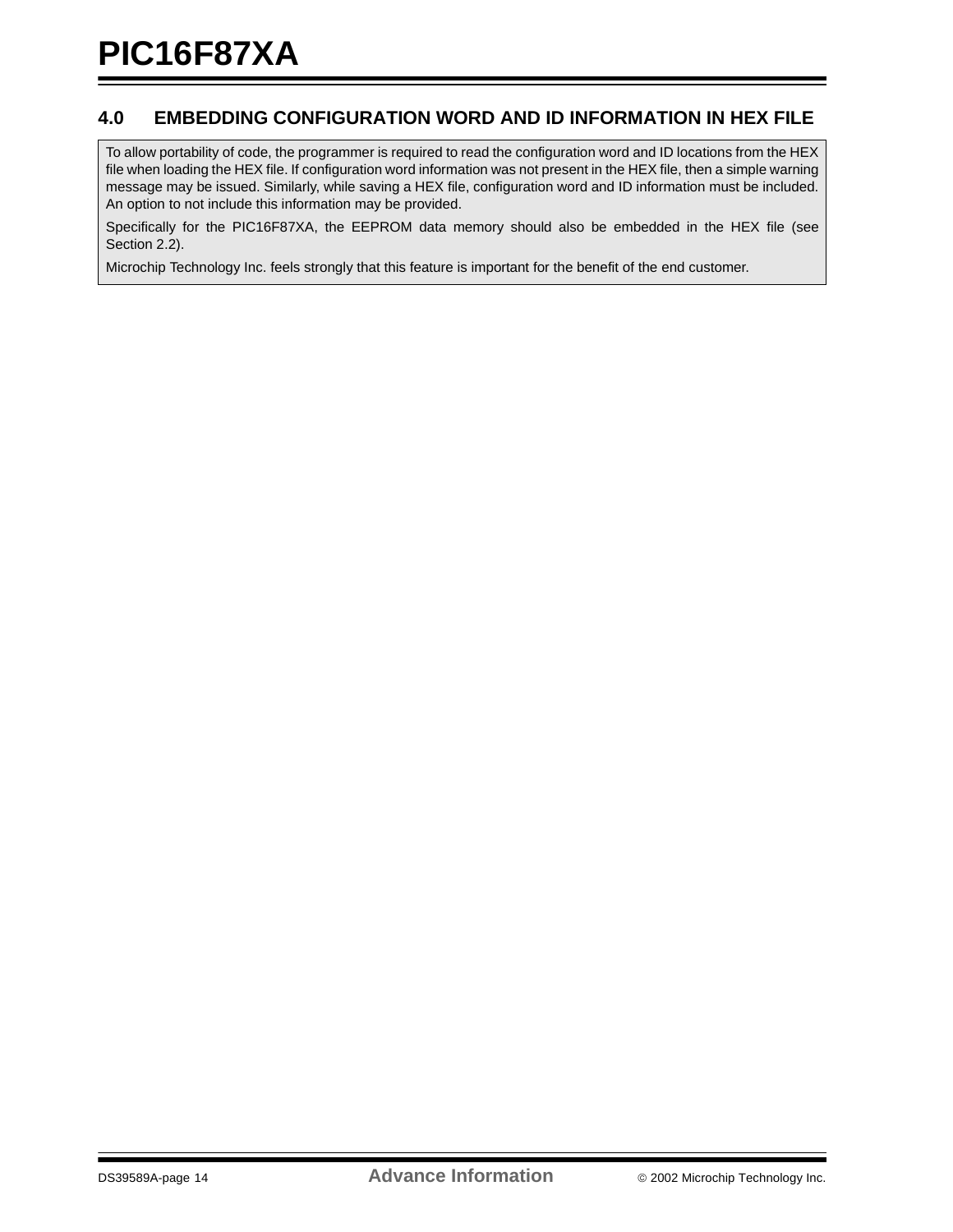# **5.0 CHECKSUM COMPUTATION**

Checksum is calculated by reading the contents of the PIC16F87XA memory locations and adding up the opcodes up to the maximum user addressable location, e.g., 0x1FF for the PIC16F87XA. Any carry bits exceeding 16-bits are neglected. Finally, the configuration word (appropriately masked) is added to the checksum. Checksum computation for each member of the PIC16F87XA devices is shown in [Table 5-1.](#page-14-0)

The checksum is calculated by summing the following:

- The contents of all program memory locations
- The configuration word, appropriately masked
- Masked ID locations (when applicable)

The Least Significant 16 bits of this sum are the checksum.

The following table describes how to calculate the checksum for each device. Note that the checksum calculation differs depending on the code protect setting. Since the program memory locations read out differently depending on the code protect setting, the table describes how to manipulate the actual program memory values to simulate the values that would be read from a protected device. When calculating a checksum by reading a device, the entire program memory can simply be read and summed. The configuration word and ID locations can always be read.

Note that some older devices have an additional value added in the checksum. This is to maintain compatibility with older device programmer checksums.

| <b>Device</b>                                                                                                                                                                                                                                                                                                                                                                        | Code<br><b>Protect</b>             | Checksum*                      | <b>Blank</b><br>Value | 0x25E6 at 0<br>and max<br>address |
|--------------------------------------------------------------------------------------------------------------------------------------------------------------------------------------------------------------------------------------------------------------------------------------------------------------------------------------------------------------------------------------|------------------------------------|--------------------------------|-----------------------|-----------------------------------|
| PIC16F873A                                                                                                                                                                                                                                                                                                                                                                           | OFF                                | SUM[0000:0FFF] + (CFGW & 2FCF) | 1FCF                  | EB9D                              |
|                                                                                                                                                                                                                                                                                                                                                                                      | <b>ON</b>                          | (CFGW & 2FCF) + SUM_ID         | 4F9E                  | 1B6C                              |
| PIC16F874A                                                                                                                                                                                                                                                                                                                                                                           | OFF                                | SUM[0000:0FFF] + (CFGW & 2FCF) | 1FCF                  | EB9D                              |
|                                                                                                                                                                                                                                                                                                                                                                                      | <b>ON</b>                          | (CFGW & 2FCF) + SUM_ID         | 4F9E                  | 1B6C                              |
| PIC16F876A                                                                                                                                                                                                                                                                                                                                                                           | <b>OFF</b>                         | SUM[0000:1FFF] + (CFGW & 2FCF) | 0FCF                  | DB9D                              |
|                                                                                                                                                                                                                                                                                                                                                                                      | <b>ON</b>                          | (CFGW & 2FCF) + SUM_ID         | 1F9E                  | EB6C                              |
| PIC16F877A                                                                                                                                                                                                                                                                                                                                                                           | <b>OFF</b>                         | SUM[0000:1FFF] + (CFGW & 2FCF) | 0FCF                  | DB9D                              |
|                                                                                                                                                                                                                                                                                                                                                                                      | <b>ON</b>                          | (CFGW & 2FCF) + SUM_ID         | 1F9E                  | EB6C                              |
| $\overline{a}$ $\overline{a}$ $\overline{a}$ $\overline{a}$ $\overline{a}$ $\overline{a}$ $\overline{a}$ $\overline{a}$ $\overline{a}$ $\overline{a}$ $\overline{a}$ $\overline{a}$ $\overline{a}$ $\overline{a}$ $\overline{a}$ $\overline{a}$ $\overline{a}$ $\overline{a}$ $\overline{a}$ $\overline{a}$ $\overline{a}$ $\overline{a}$ $\overline{a}$ $\overline{a}$ $\overline{$ | $\sim$ $\sim$ $\sim$ $\sim$ $\sim$ |                                |                       |                                   |

### <span id="page-14-0"></span>**TABLE 5-1: CHECKSUM COMPUTATION**

Legend: CFGW = Configuration Word

SUM[a:b] = [Sum of locations a to b inclusive]

SUM\_ID = ID locations masked by 0xF then made into a 16-bit value with ID0 as the most significant nibble.

For example,  $ID0 = 0x1$ ,  $ID1 = 0x2$ ,  $ID3 = 0x3$ ,  $ID4 = 0x4$ , then SUM\_ID = 0x1234

- \*Checksum = [Sum of all the individual expressions] **MODULO** [0xFFFF]
- **Addition**  $\&$  = Bitwise AND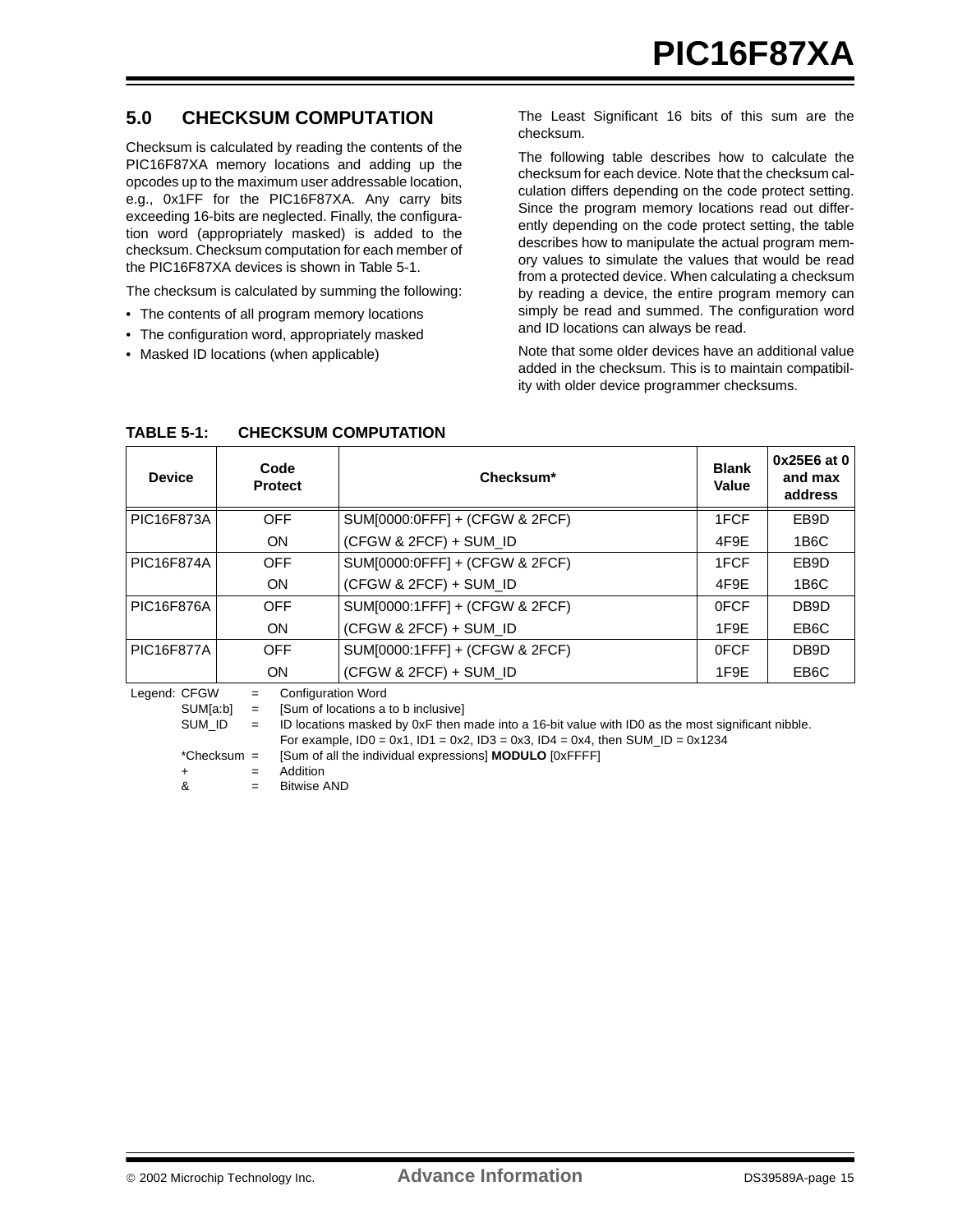# **6.0 PROGRAM/VERIFY MODE ELECTRICAL CHARACTERISTICS**

### **TABLE 6-1: TIMING REQUIREMENTS FOR PROGRAM/VERIFY MODE**

| <b>AC/DC CHARACTERISTICS</b><br><b>POWER SUPPLY PINS</b>                                                     |                   | <b>Standard Operating Procedure (unless otherwise stated)</b><br>Operating temperature<br>$0 \leq TA \leq +70^{\circ}C$<br><b>Operating Voltage</b><br>$2.0V \leq VDD \leq 5.5V$ |            |            |              |                            |  |
|--------------------------------------------------------------------------------------------------------------|-------------------|----------------------------------------------------------------------------------------------------------------------------------------------------------------------------------|------------|------------|--------------|----------------------------|--|
| <b>Characteristics</b>                                                                                       | Sym               | Min                                                                                                                                                                              | <b>Typ</b> | <b>Max</b> | <b>Units</b> | <b>Conditions/Comments</b> |  |
| General                                                                                                      |                   |                                                                                                                                                                                  |            |            |              |                            |  |
| VDD level for Begin Erase/Program<br>operations and EECON write of<br>program memory                         | VDD               | 2.0                                                                                                                                                                              |            | 5.5        | $\vee$       |                            |  |
| VDD level for Begin Erase/Program<br>operations and EECON write of data<br>memory                            | VDD               | 2.0                                                                                                                                                                              |            | 5.5        | $\vee$       |                            |  |
| VDD level for Bulk Erase/Write, Chip<br>Erase, and Begin Program opera-<br>tions, of program and data memory | VDD               | 4.5                                                                                                                                                                              |            | 5.5        | $\vee$       |                            |  |
| Begin Programming Only cycle time                                                                            | tprog1            | 1                                                                                                                                                                                |            |            | ms           | <b>Externally Timed</b>    |  |
| Begin Erase/Programming                                                                                      | tprog2            | $\overline{c}$                                                                                                                                                                   |            |            | ms           | <b>Internally Timed</b>    |  |
| Bulk/Chip Erase cycle time                                                                                   | tprog3            | $\overline{4}$                                                                                                                                                                   |            |            | ms           | <b>Internally Timed</b>    |  |
| High voltage on MCLR and<br>RA4/T0CKI for Test mode entry                                                    | <b>VIHH</b>       | $VDD + 3.5$                                                                                                                                                                      |            | 13.5       | $\vee$       |                            |  |
| MCLR rise time (Vss to VHH) for<br>Test mode entry                                                           | tVHHR             |                                                                                                                                                                                  |            | 1.0        | μs           |                            |  |
| (RB6, RB7) input high level                                                                                  | V <sub>HH1</sub>  | $0.8$ V <sub>D</sub> $D$                                                                                                                                                         |            |            | V            | Schmitt Trigger input      |  |
| (RB6, RB7) input low level                                                                                   | VIL1              | $0.2$ V <sub>D</sub> $D$                                                                                                                                                         |            |            | $\vee$       | Schmitt Trigger input      |  |
| RB<7:4> setup time before MCLR <sup>1</sup><br>(Test mode selection pattern setup<br>time)                   | tset0             | 100                                                                                                                                                                              |            |            | ns           |                            |  |
| RB<7:4> hold time after MCLRT<br>(Test mode selection pattern setup<br>time)                                 | thid <sub>0</sub> | 5                                                                                                                                                                                |            |            | μs           |                            |  |
| <b>Serial Program/Verify</b>                                                                                 |                   |                                                                                                                                                                                  |            |            |              |                            |  |
| Data in setup time before clock↓                                                                             | tset1             | 100                                                                                                                                                                              |            |            | ns           |                            |  |
| Data in hold time after clock↓                                                                               | thid1             | 100                                                                                                                                                                              |            |            | ns           |                            |  |
| Data input not driven to next clock                                                                          | tdly1             | 1.0                                                                                                                                                                              |            |            | μs           | $2.0V \le VDD < 4.5V$      |  |
| input (delay required between com-<br>mand/data or command/command)                                          |                   | 100                                                                                                                                                                              |            |            | ns           | $4.5V \leq VDD \leq 5.5V$  |  |
| Delay between clock↓ to clock1                                                                               | tdly2             | 1.0                                                                                                                                                                              |            |            | μs           | $2.0V \leq VDD < 4.5V$     |  |
| of next command or data                                                                                      |                   | 100                                                                                                                                                                              |            |            | ns           | $4.5V \le VDD \le 5.5V$    |  |
| Clock <sup><math>\uparrow</math></sup> to data out valid<br>(during read data)                               | tdly3             | 80                                                                                                                                                                               |            |            | ns           |                            |  |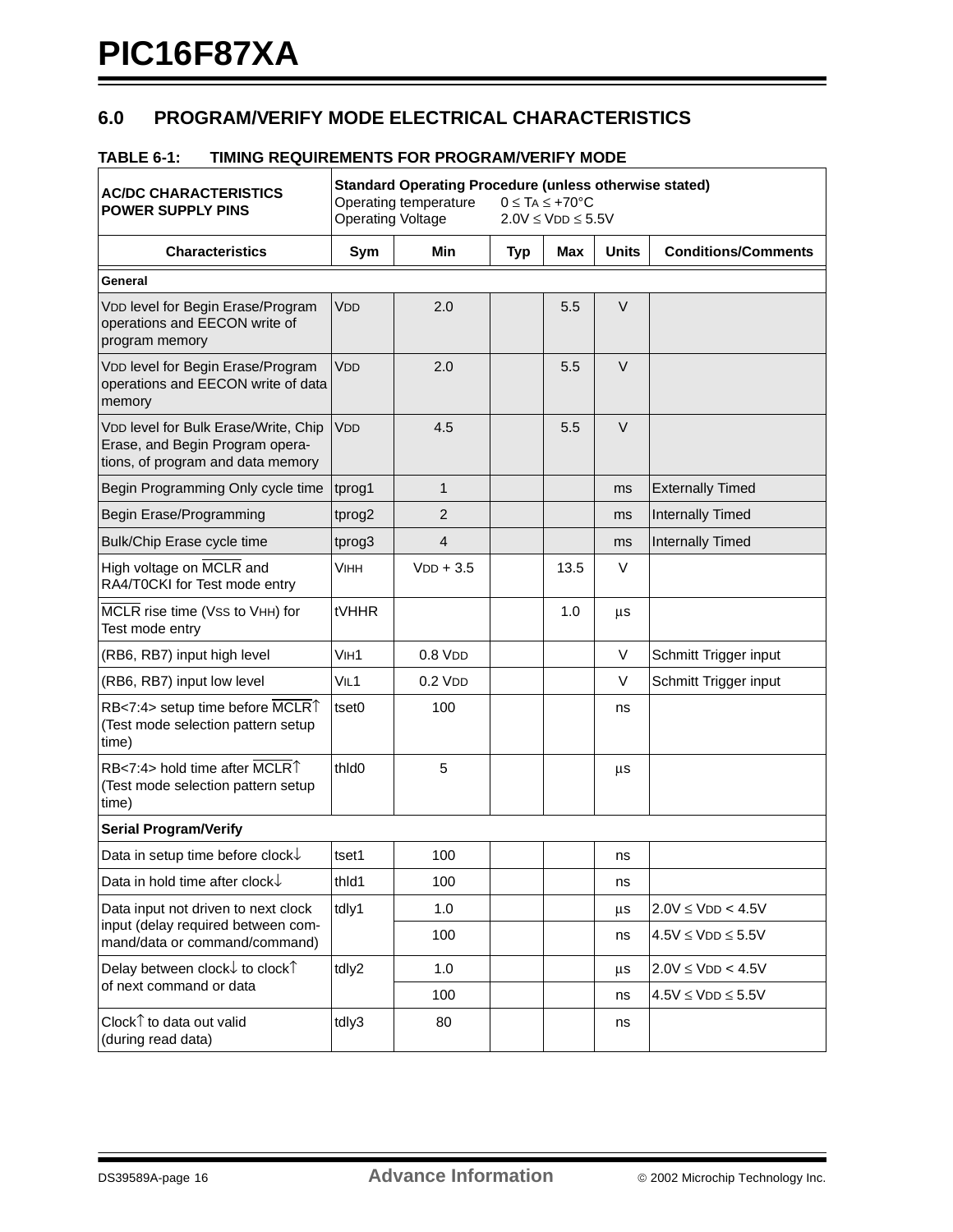<span id="page-16-0"></span>



<span id="page-16-2"></span>



<span id="page-16-1"></span>

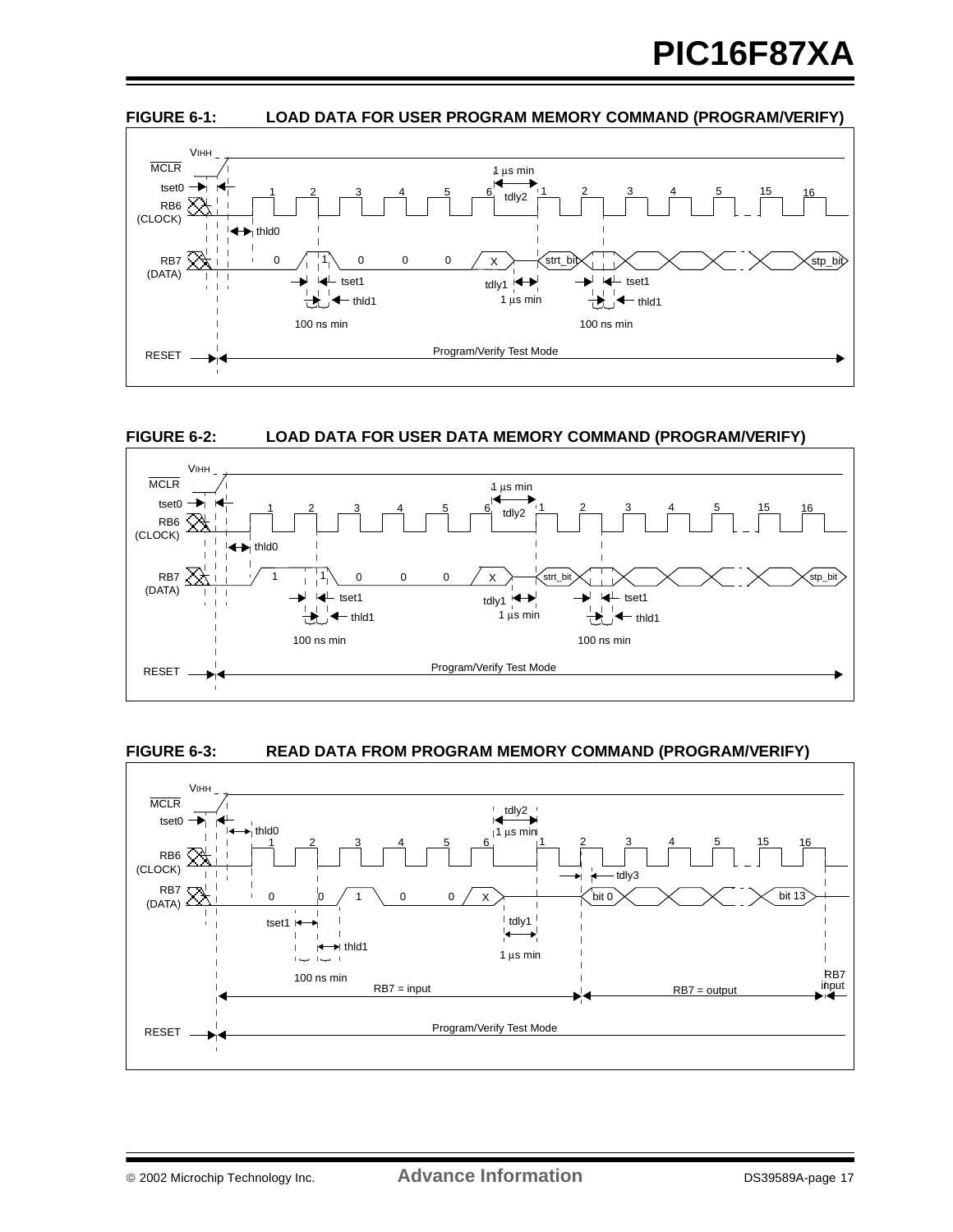<span id="page-17-1"></span>



<span id="page-17-0"></span>



<span id="page-17-2"></span>

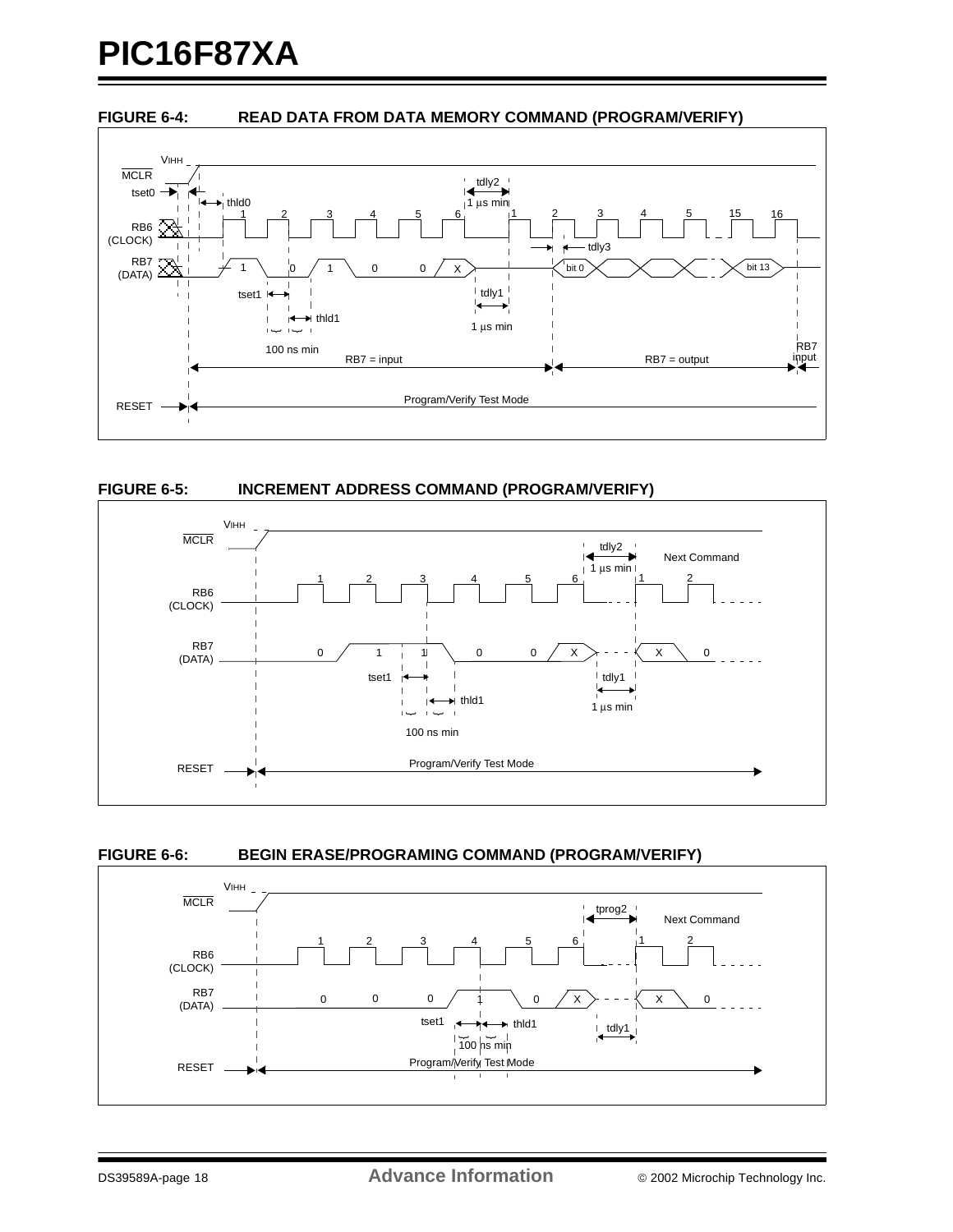<span id="page-18-0"></span>**FIGURE 6-7: BEGIN PROGRAMING ONLY COMMAND (PROGRAM/VERIFY)**



<span id="page-18-1"></span>



<span id="page-18-2"></span>

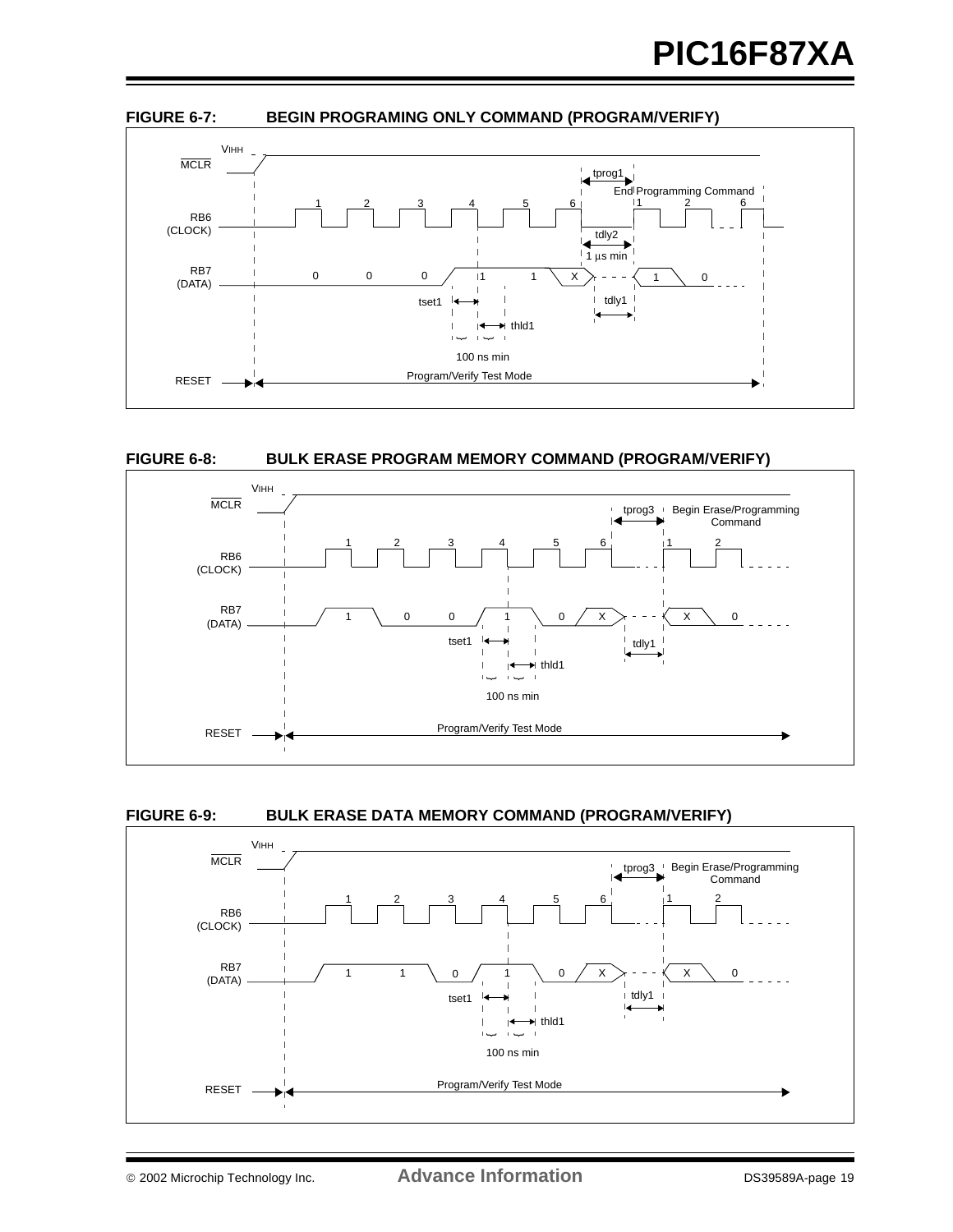<span id="page-19-0"></span>

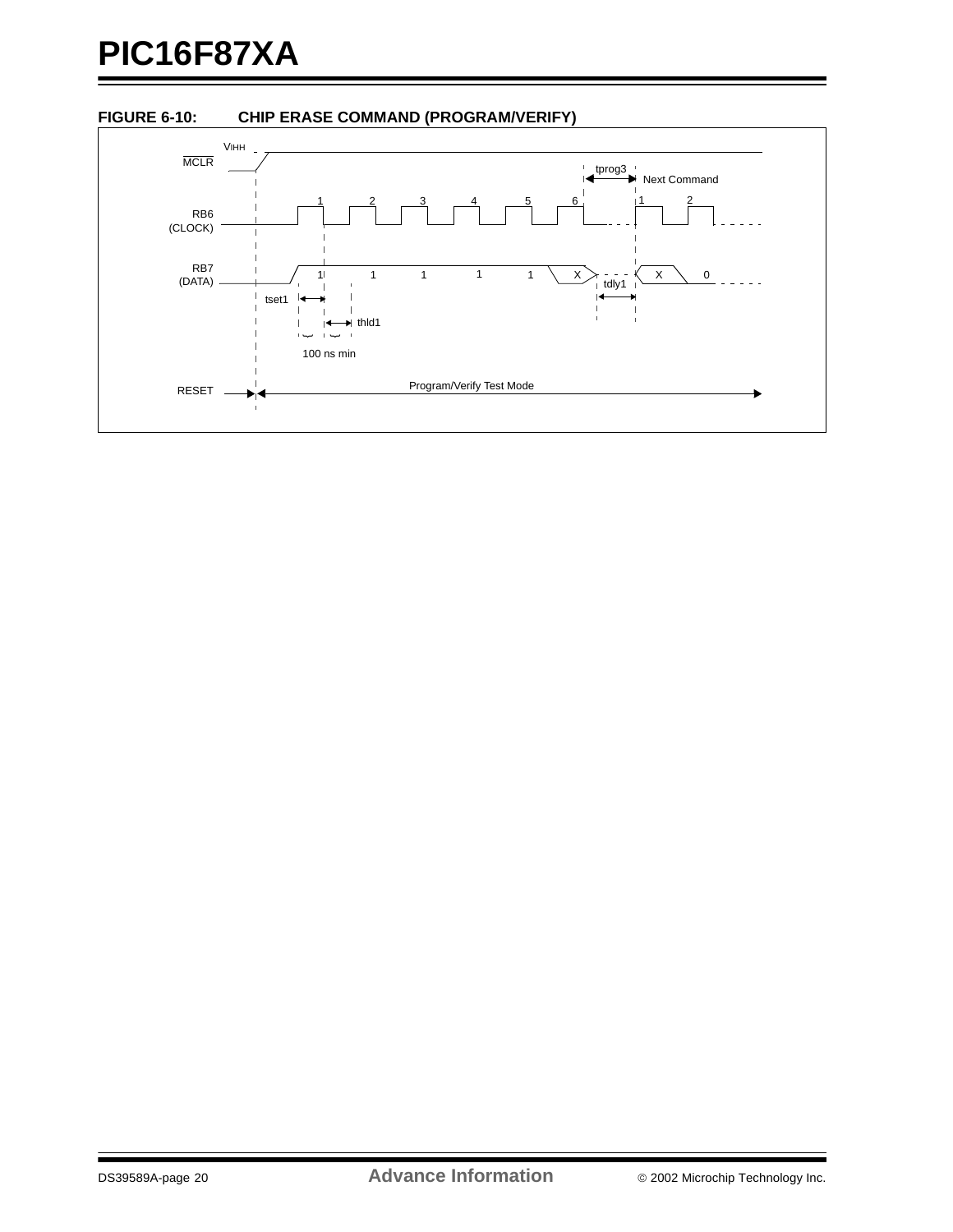#### **Note the following details of the code protection feature on PICmicro® MCUs.**

- The PICmicro family meets the specifications contained in the Microchip Data Sheet.
- Microchip believes that its family of PICmicro microcontrollers is one of the most secure products of its kind on the market today, when used in the intended manner and under normal conditions.
- There are dishonest and possibly illegal methods used to breach the code protection feature. All of these methods, to our knowledge, require using the PICmicro microcontroller in a manner outside the operating specifications contained in the data sheet. The person doing so may be engaged in theft of intellectual property.
- Microchip is willing to work with the customer who is concerned about the integrity of their code.
- Neither Microchip nor any other semiconductor manufacturer can guarantee the security of their code. Code protection does not mean that we are guaranteeing the product as "unbreakable".
- Code protection is constantly evolving. We at Microchip are committed to continuously improving the code protection features of our product.

If you have any further questions about this matter, please contact the local sales office nearest to you.

Information contained in this publication regarding device applications and the like is intended through suggestion only and may be superseded by updates. It is your responsibility to ensure that your application meets with your specifications. No representation or warranty is given and no liability is assumed by Microchip Technology Incorporated with respect to the accuracy or use of such information, or infringement of patents or other intellectual property rights arising from such use or otherwise. Use of Microchip's products as critical components in life support systems is not authorized except with express written approval by Microchip. No licenses are conveyed, implicitly or otherwise, under any intellectual property rights.

#### **Trademarks**

The Microchip name and logo, the Microchip logo, FilterLab, KEELOQ, MPLAB, PIC, PICmicro, PICMASTER, PICSTART, PRO MATE, SEEVAL and The Embedded Control Solutions Company are registered trademarks of Microchip Technology Incorporated in the U.S.A. and other countries.

dsPIC, ECONOMONITOR, FanSense, FlexROM, fuzzyLAB, In-Circuit Serial Programming, ICSP, ICEPIC, microID, microPort, Migratable Memory, MPASM, MPLIB, MPLINK, MPSIM, MXDEV, PICC, PICDEM, PICDEM.net, rfPIC, Select Mode and Total Endurance are trademarks of Microchip Technology Incorporated in the U.S.A.

Serialized Quick Term Programming (SQTP) is a service mark of Microchip Technology Incorporated in the U.S.A.

All other trademarks mentioned herein are property of their respective companies.

© 2002, Microchip Technology Incorporated, Printed in the U.S.A., All Rights Reserved.





*Microchip received QS-9000 quality system certification for its worldwide headquarters, design and wafer fabrication facilities in Chandler and Tempe, Arizona in July 1999. The Company's quality system processes and procedures are QS-9000 compliant for its PICmicro® 8-bit MCUs, KEELOQ® code hopping devices, Serial EEPROMs and microperipheral products. In addition, Microchip's quality system for the design and manufacture of development systems is ISO 9001 certified.*